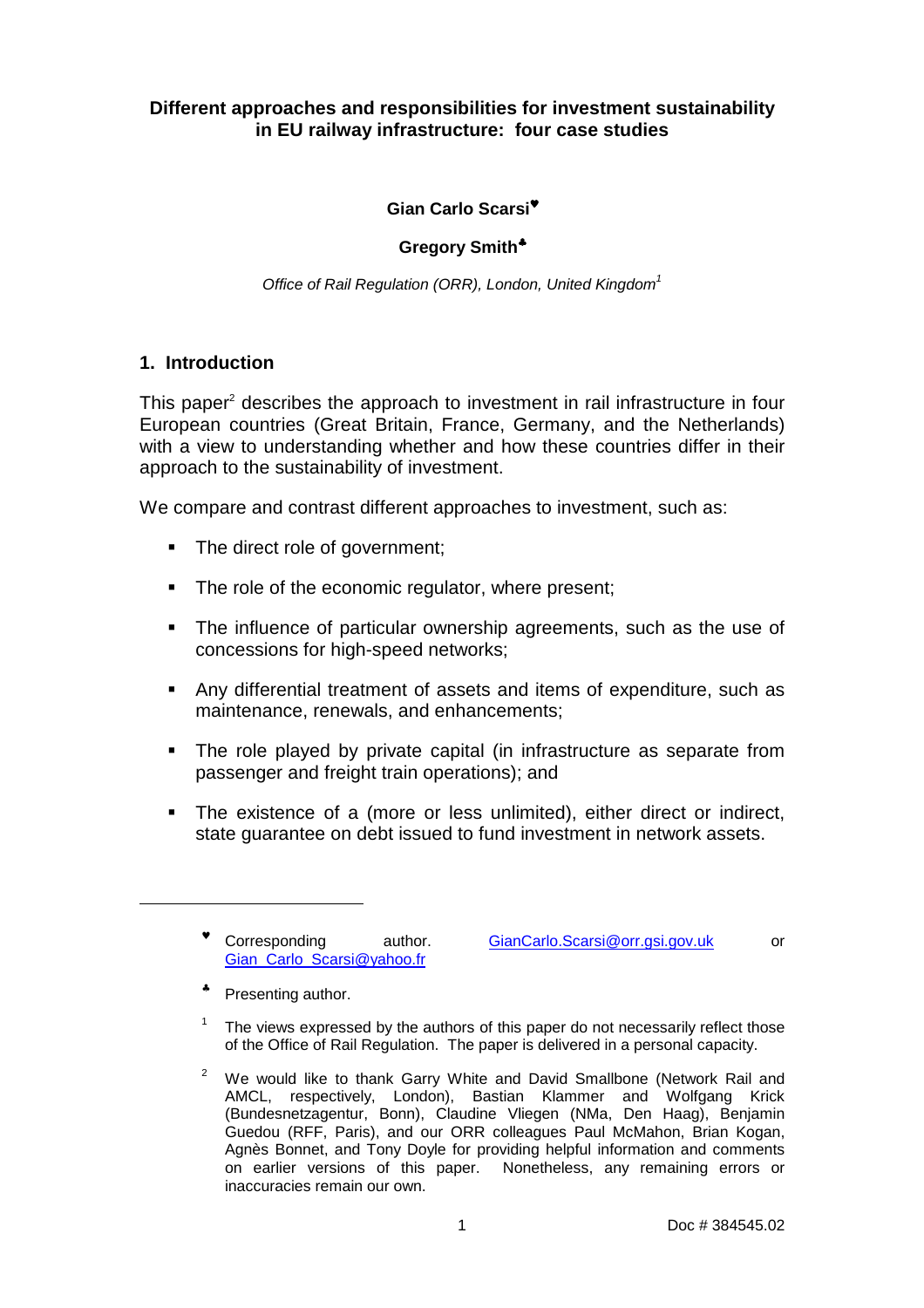When analysing the four European case studies, we ask the following questions, which may differ across infrastructure categories (for instance track/signalling, structures, stations, and high-speed lines):

(a) What is the ownership structure of each Infrastructure Manager (IM)?

- (b) Who "sponsors" and specifies investment?
- (c) Who is responsible for planning and approving investment?
- (d) What are the ultimate funding sources of investment? And
- (e) Who is responsible for delivering investment?

After the illustration of the case studies, the paper concludes with some policy considerations.

## **2. Great Britain**

l

In Great Britain<sup>3</sup> (GB), the railway sector was privatised in 1994 and split into an IM (Railtrack, subsequently Network Rail since 2002), a number of franchised Train Operating Companies<sup>4</sup> (TOCs), Freight Operating Companies (FOCs), companies leasing rolling stock to the former (known under the acronym of ROSCOs) and – more recently – open access operators in the passenger sector<sup>5</sup>. Since 2007, GB has had a dedicated high-speed line along the London-Folkestone (Kent) corridor, physically separate from the traditional network, which is owned by government<sup>6</sup> and let under a long-term concession agreement to a company called High Speed 1 (HS1). The concessionary company is being sold by the government in 2010, but the concession itself (or rather, the company owning the right to transfer or revoke it) will be kept under public control. A second high-speed line, serving the domestic market along the West Coast corridor from London to Birmingham/Manchester and eventually Scotland, is currently planned under the name of High Speed 2 (HS2), with a provisional completion time horizon of 2025.

In GB there is an economic, technical, and safety regulator, the Office of Rail Regulation (ORR). ORR regulates both traditional and high-speed networks. Differently from some if not most UK network regulators (for instance, in utility

5 All FOCs are treated as open access operators, i.e. they are not franchised by government.

 $3$  We concentrate on Great Britain (England, Wales, and Scotland) as a subset of the UK (which also includes Northern Ireland) because the most interesting arrangements for this specific paper are those made in Great Britain, where railways are vertically de-integrated and an economic and quality/safety regulator is active.

 $4$  TOCs operate under franchise agreements with the government through the UK Department for Transport in England and Wales, and Transport Scotland (under devolution) in Scotland.

<sup>6</sup> Under the name of London and Continental Railways (LCR).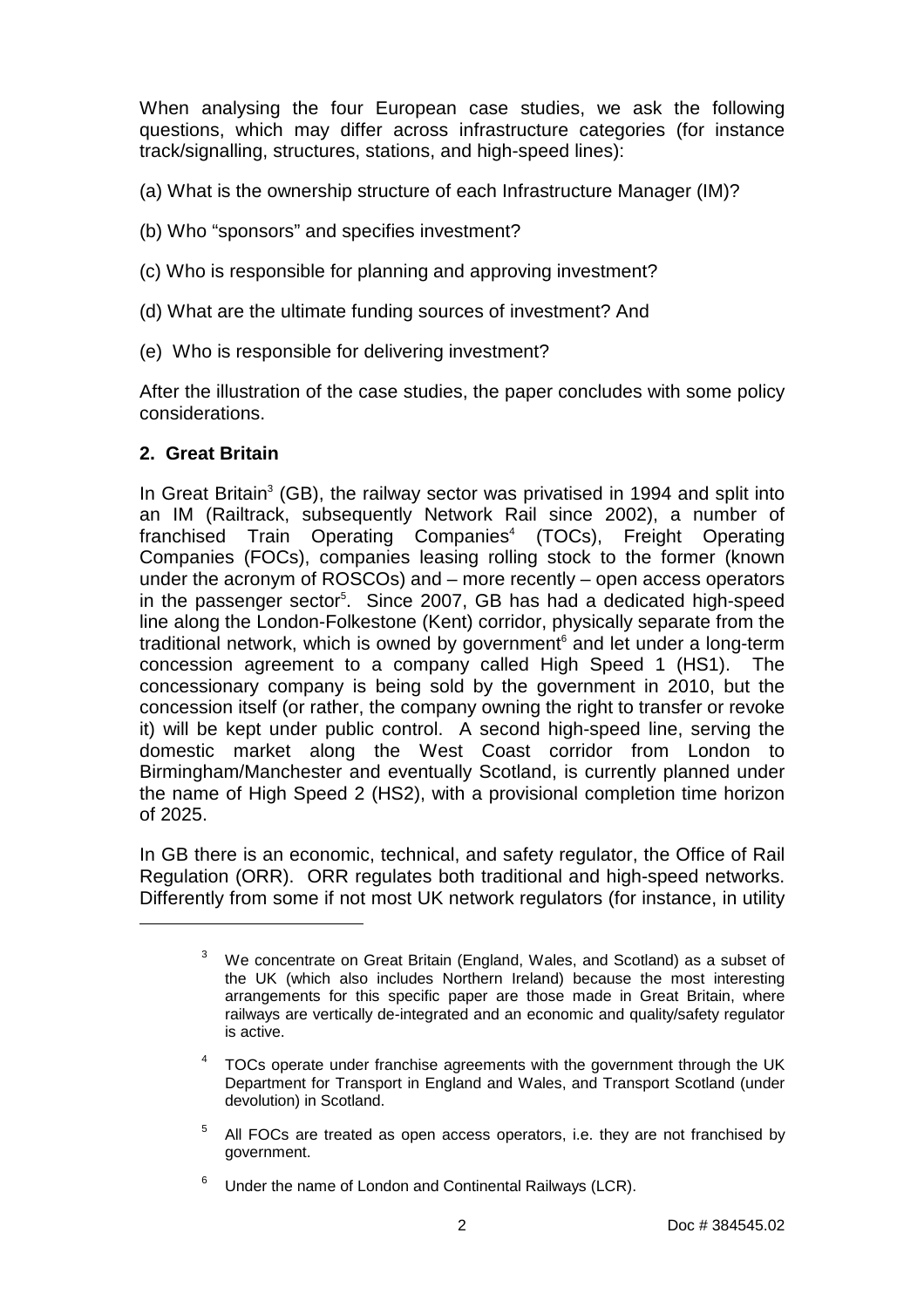sectors<sup>7</sup>), ORR plays an active role in the setting of network access charges as opposed to simply approving the methodology and calculation of charges by the industry. ORR sets revenue requirements for Network Rail (NR), the IM<sup>8</sup> for conventional networks, and has recently started regulating HS1 (October 2009) along similar lines. Revenue requirements are determined according to the traditional UK method of "building blocks" regulation, although in the railway industry the building blocks tend to differ from those in the utility sectors because of different traditions in the categorisation of cost items.

In traditional utilities such as energy and water, the building blocks for a network operator would typically be operating expenditure<sup>9</sup> (opex), capital expenditure (capex), and an appropriate rate of return on the Regulated Asset Base (RAB). In railways, the cost categories of an IM are typically made up of operating cost, maintenance cost, renewals cost, and cost related to enhancements of the network or other assets pertaining to the railway. This different categorisation has important implications for the way in which both the government and the economic regulator structure the funding and regulation of the IM. Although there is no ring-fencing of individual cost categories, both the government (Department for Transport) and regulator (ORR) tend to view funding and efficiency issues at least partially as a function of the different taxonomy of cost and asset categories that is typical of railway infrastructure.

## 2.1 Infrastructure ownership and funding of main lines

l

NR owns mainline infrastructure in GB, with the exception of HS1, whose assets are owned directly by the government through the Secretary of State.

NR itself is not owned directly by government, but is partly funded and (with respect to debt) "guaranteed" by it through a relatively uncommon corporate structure known as "Company Limited by Guarantee" (CLG). The CLG is an alternative type of corporation used primarily for non-dividend organisations that require legal personality. NR does not have a share capital or shareholders, but instead has "members" who formally guarantee it by undertaking to contribute a nominal amount in the event of the winding up of the company. In practice, the real guarantee is provided by government through debt. NR's debt – albeit separate from pure and simple government debt – carries the backing of the UK government in exchange for a nominal fee. This particular arrangement puts NR in a somewhat undefined position that is, according to some independent bodies reporting to UK Parliament such as the National Audit Office (NAO), only formally different from that of full state ownership. In addition to the financial guarantee, the government also

 $7$  For instance, the electricity and gas transmission/distribution sectors.

<sup>8</sup> Network Rail is prevented by its licence from having any interest in the operation of trains, apart from infrastructure maintenance and inspection trains.

<sup>9</sup> Depending on regulatory accounting conventions, the yearly rate of asset depreciation – which is also part of the building blocks – is either included in regulatory opex or kept as a separate category.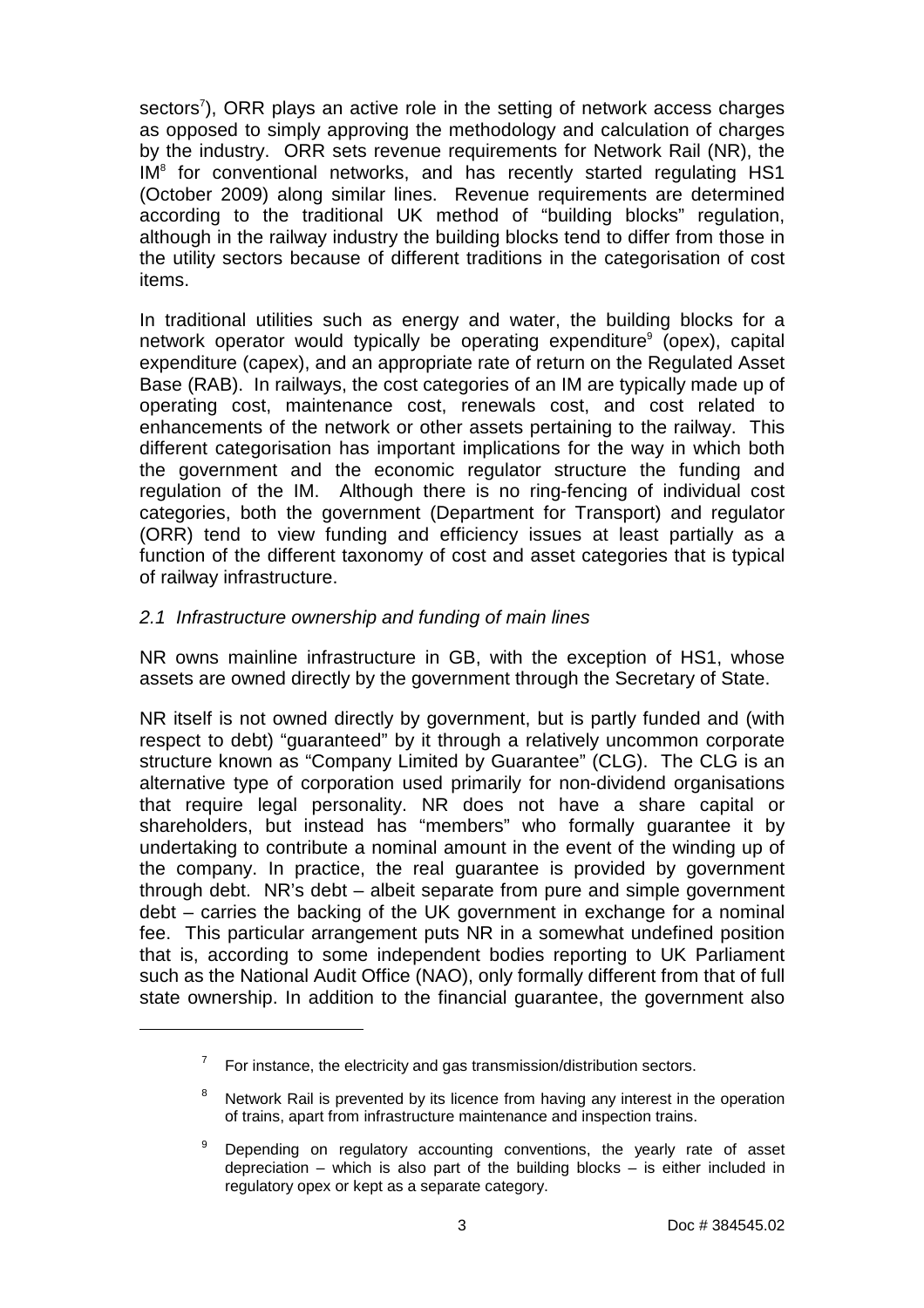provides NR with a direct grant to complement NR's track access income. At the time of the last regulatory price control decision (late 2008), NR had been given, since company inception, £16.4bn<sup>10</sup> (€19.7bn) worth of Government grants to supplement £6.2bn ( $\epsilon$ 7.4bn) in regulated track and station access charges<sup>11</sup> paid by train operators using the network. In addition, NR issues debt on the open market under government support. Its level of debt has recently (June 2010) been reported as being in the neighbourhood of £23.8bn  $(€28.6bn)^{12}.$ 

### 2.2 Infrastructure management and sustainability (main lines)

NR is entirely responsible for managing main line infrastructure in GB. It is also responsible for the sustainability of investment over time, within the funding constraints set by government and the caps imposed by ORR on the revenue requirement from track access charges (taking into account efficiency targets over each 5-year price control period). However, the government takes responsibility for making sure that investment outputs are set at a level which is compatible with the public funds available to the railway sector at each five-year interval. It does so through the High Level Output Specification (HLOS) coupled with a Statement of Funds Available  $(SoFA)^{13}$ , which is the input available to meet HLOS requirements.

These documents are intended to ensure that the railway industry has clear and timely information about the strategic outputs that governments in England/Wales and Scotland want the railway to deliver with the public funds (grants) they are prepared to make available. ORR determines the outputs that NR in particular, as the monopolistic provider of main line infrastructure in GB, must deliver to achieve the HLOS, the cost of delivering such outputs in the most efficient way (revenue requirements), and the implications for the track access charges payable by train operators to NR for using the main line network.

Because of the above arrangements, there are three parties responsible in GB for making sure that investment in railway infrastructure is sustainable. These are:

<sup>12</sup> Sources: ORR and NR.

<sup>10</sup> The total amount of rail subsidies in the UK for main line services, including trains, is around £4.4bn ( $\epsilon$ 5.3bn) per annum (2009), as reported by the UK Department for Transport. This is around 44% of the total amount paid by France in 2009, including local and regional subsidies. The British network is (mainline GB) roughly 55% the size of the French one.

 $11$  NR owns virtually all GB main line stations, with the exception of those serving HS1 and the Channel Tunnel (which are owned either by London and Continental Railways under concession to HS1 or by Eurotunnel, limited to the Tunnel terminals). It also manages a core of 18 mainline stations, including all London terminals, whereas smaller stations are – with a few exceptions – managed by franchised train operating companies.

 $13$  These two documents are the UK version of the Programme/Framework Contract between government and industry as per EC Directives on the liberalisation of the EU railway sector (first, second, and third packages).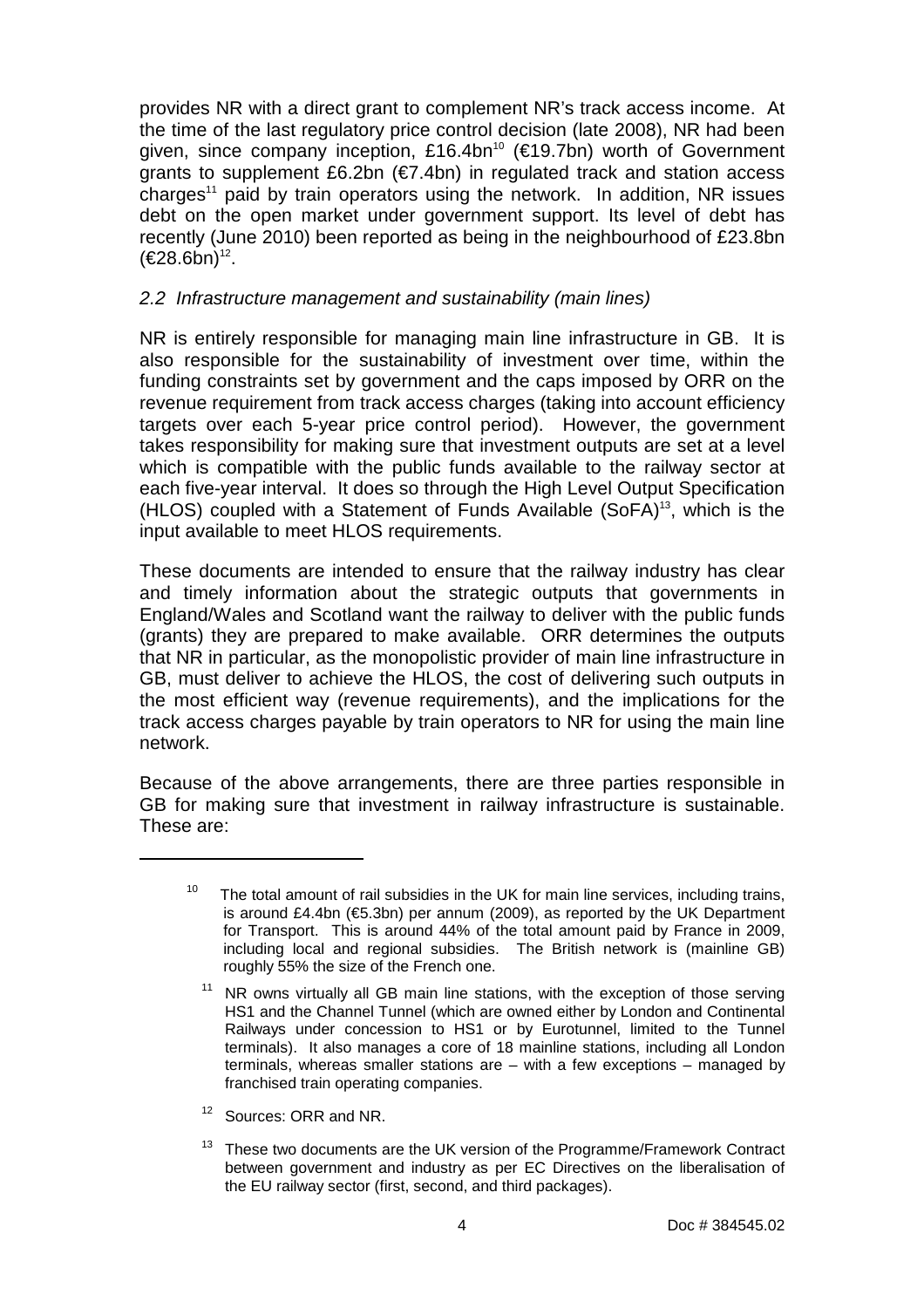(a) the government (through the HLOS and SoFA, issued at five-year intervals), including high-level enhancement ring-fencing;

(b) NR (through its active management of the network, subject to government and other funding, and regulatory determinations); and

(c) the regulator (through its efficiency determinations, for a given level of quality and safety, on operations, maintenance, renewal, and enhancement costs of the railway).

Investment sustainability must therefore be ensured through the combination of government guarantees and funding, the infrastructure manager's effectiveness and efficiency over time at delivering the outputs required by government policy and regulated by ORR, and ORR itself as it sets NR's targets in terms of cost efficiency and asset management for a given level of quality and safety. ORR does this by assessing NR, both in isolation and in comparison with other IMs (in the EU and beyond), through a series of benchmarking activities.

| Ownership of IM                                                                                                      | CLG structure, formally classified as<br>private but guaranteed by the state                                                                         |
|----------------------------------------------------------------------------------------------------------------------|------------------------------------------------------------------------------------------------------------------------------------------------------|
| Access charges set by                                                                                                | Methodology and framework by the<br>regulator (ORR); actual<br>pricing<br>calculations by the IM                                                     |
| Ownership and funding of high-speed<br>network                                                                       | Separate through a distinct company<br>(LCR) directly owned by government,<br>with tradable concession <sup>14</sup>                                 |
| Ring-fenced funding for different items<br>of network expenditure (operations/<br>maintenance/renewals/enhancements) | Some significant enhancements are<br>ring-fenced in the HLOS, for instance<br>the refurbishment of some<br>big<br>stations and some crucial projects |

The GB case study is summarised in the following Table.

<sup>&</sup>lt;sup>14</sup> The concession (asset operations) is currently being put up for tender by the UK government. HS1 funding is mainly through per-train occupancy minute charges (pre-paid "use-it-or-lose-it" third-party access with currently no secondary market) paid by international open-access operators, and per-minute track access charges paid by domestic high-speed train services using the line between London and the Tunnel. There is no explicit (direct) government funding or network grant.

 $15$  The London by-pass is jointly sponsored by Transport for London and Network Rail. There was also a Transport Innovation Fund, set up by the previous UK government for special innovation projects (mainly enhancements), but there are indications that, following the recent public spending review (June 2010), this fund will either be scrapped or be profoundly modified in scope.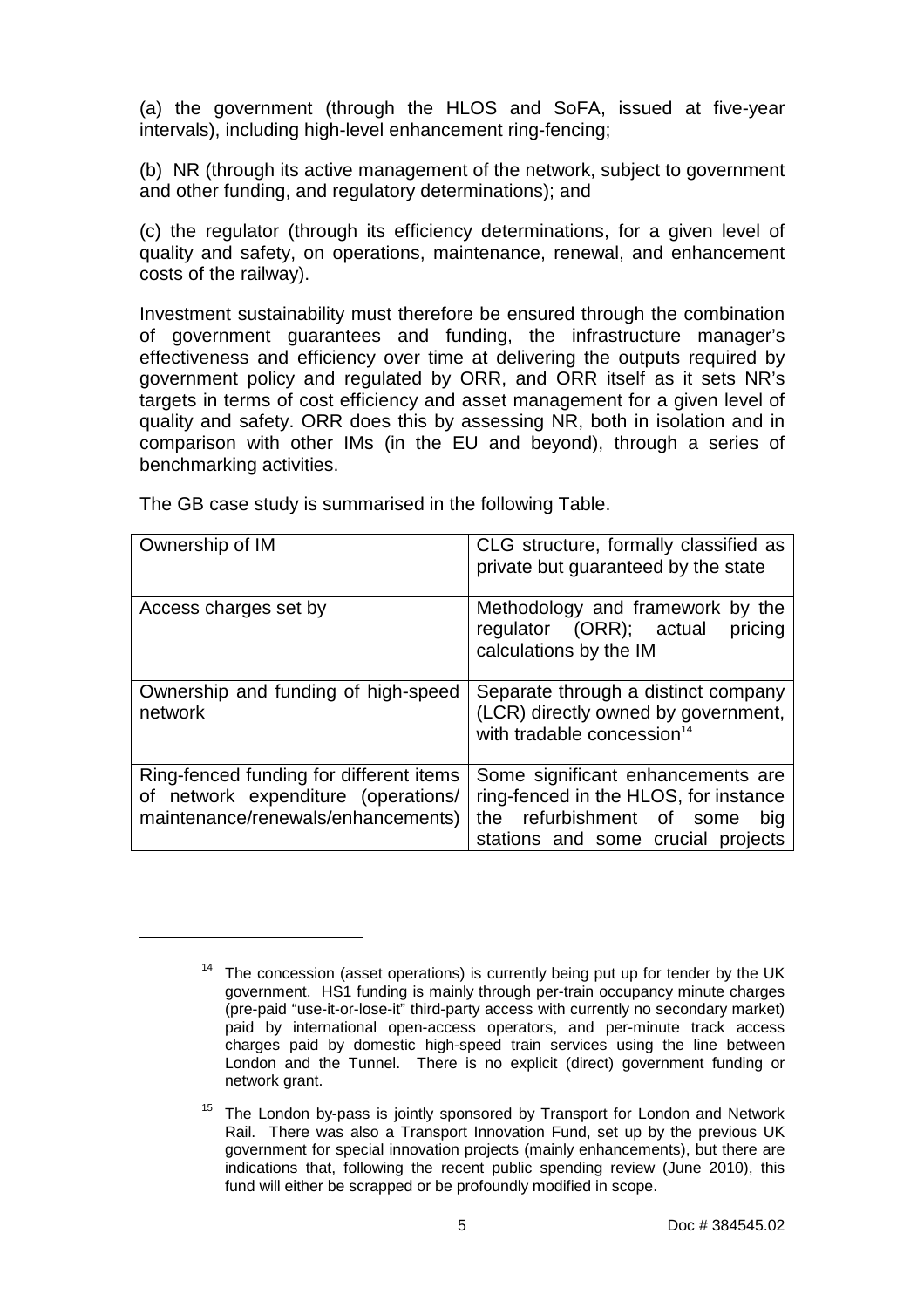|                                                                | like London's "Crossrail" by-pass <sup>15</sup>                                                                                  |
|----------------------------------------------------------------|----------------------------------------------------------------------------------------------------------------------------------|
| Private share capital in IM?                                   | No <sup>16</sup>                                                                                                                 |
| Debt guaranteed by the state?                                  | Yes, for a "financial indemnity" fee                                                                                             |
| Who sponsors and<br>specifies<br>investment?                   | The government, as a "high-level"<br>output (sort of framework agreement)                                                        |
| Who plans and delivers investment?                             | $NR^{17}$                                                                                                                        |
| Who approves investment?                                       | ORR, subject to<br>high-level<br>government specifications                                                                       |
| Who funds investment?                                          | Government, NR through track<br>access charges, and the financial<br>market through NR-denominated<br>debt under state guarantee |
| Who is responsible for investment<br>sustainability over time? | Government, NR, and the regulator<br>(ORR)                                                                                       |

Table 1: Institutional arrangements in GB.

## **3. France**

l

In France, the railway industry is controlled by the state. Infrastructure management, including high-speed lines, is the responsibility of Réseau Ferré de France (RFF). RFF delegates the day to day maintenance of the network, and above all enhancements and renewals, to the historic incumbent Societé

<sup>&</sup>lt;sup>16</sup> However, some network investment has recently been undertaken in conjunction with non-infrastructure parties such as train operators (for instance, on the commuter branch in South-East England franchised to Chiltern Railways). DfT has recently issued (July 2010) a consultation on train operations' franchise reform. The consultation covers options to ensure that future rail franchises deliver improved services for passengers, better value for taxpayer money, and create the right conditions for a sustainable rail industry. It includes specific options such as granting longer franchise periods, alternative risk-sharing arrangements, and incentives for private investment. It was published on http://www.dft.gov.uk/consultations/open/2010-28/ Note that train operators can be either publicly or privately owned. If the reform goes ahead, it might lead to more direct investment proposals from the TOCs, possibly in partnership with Network Rail.

 $17$  Up to 2002, when the (then) IM was taken over by NR, much of planning and delivery was sub-contracted. Since 2003, NR has brought back in much of maintenance and all investment planning. Investment delivery falls under NR's responsibility but most of it is contracted out, both in terms of renewals and enhancements. Infrastructure maintenance is both planned and carried out internally. NR has around 33,000 full-time equivalent employees in total.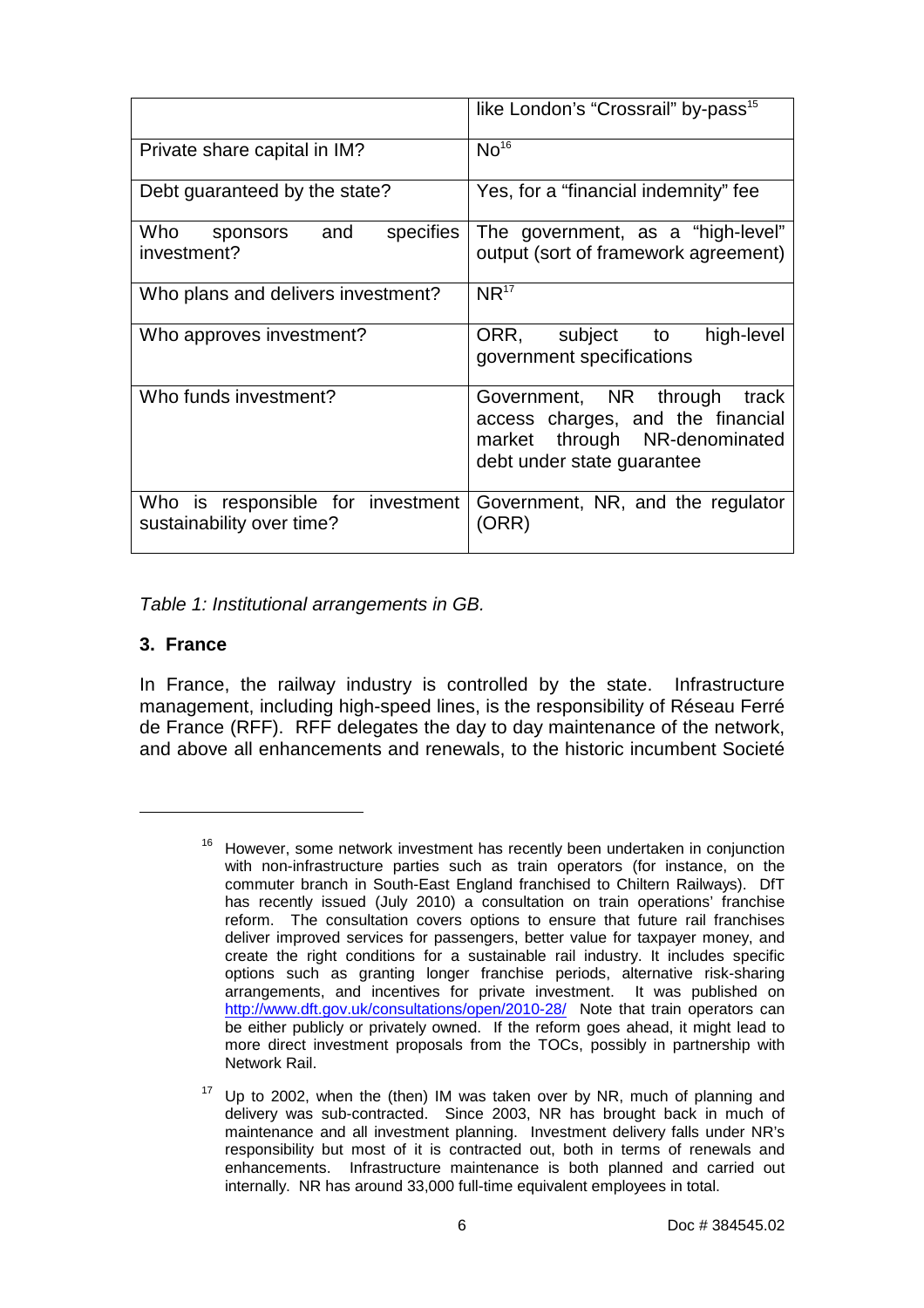Nationale des Chemins de Fer Français (SNCF) in its capacity as "delegated  $IM^{\prime\prime 18}$ .

RFF has been equipped by the French government with 1,100 full-time equivalent employees. Almost 50% of these are based in Paris, with the remaining 50% based across regional locations in France. The regional offices of RFF do not necessarily mirror historic SNCF rail regions, but are consistent with administrative French regions. RFF is the network asset owner for the whole of metropolitan France (including Corsica) and SNCF is currently the sole network asset concessionaire. RFF transfers to SNCF each year, on behalf of the government, a network management fixed fee of around €3bn.

RFF oversees SNCF's best (i.e., efficient) use of the network management fee, a role which the economic railway regulator (ARAF), created in 2010, might contribute to in future. RFF also uses engineering sub-contractors to carry out its IM functions, but the role of these companies relative to SNCF is negligible.

## 3.1 The relationship between RFF, SNCF, and the regions

At the moment, there is a relatively small technical team available to RFF to oversee the efficiency and effectiveness of SNCF's management IM contract. This means that some of SNCF's actions might not be fully observed, or properly monitored, by RFF because of a shortage of resources. Moreover, it is arguable that investment planning and delivery should remain with RFF, but monitoring and review should be transferred to the independent regulatory authority, although the government will probably retain approval powers. The regulatory authority, ARAF, will also be responsible <sup>19</sup> for high-speed network regulation and for international interconnections in conjunction with other regulators or commissions $20$ .

The fixed annual fee paid by RFF to SNCF for overall network management is reported as an operating expenditure item by RFF. This means that it is not

<sup>19</sup> In practice, from 2011.

In June 2010, the European Commission took 13 countries, including France, to the European Court of Justice for not fully implementing the First European Transport Liberalisation Package (Directive 2001/14/EC). According to the Commission, France has still not clearly separated the management of railway infrastructure from train operations.

<sup>&</sup>lt;sup>20</sup> At the moment, the Channel Tunnel between France and England, run commercially under the name of Eurotunnel, is regulated as a long-term concession by an Inter-Governmental Commission (IGC). It is worth noting that, apart from safety and technical inter-operability which are under the remit of the Valenciennes-based European Railway Agency (ERA), the international coordination of interconnection investment in railway infrastructure, including capacity allocation and congestion management, cannot rely on a sound European base yet. In other network industries, international cooperation responsibilities are currently being transferred by the European Commission to new agencies (energy, electronic communications).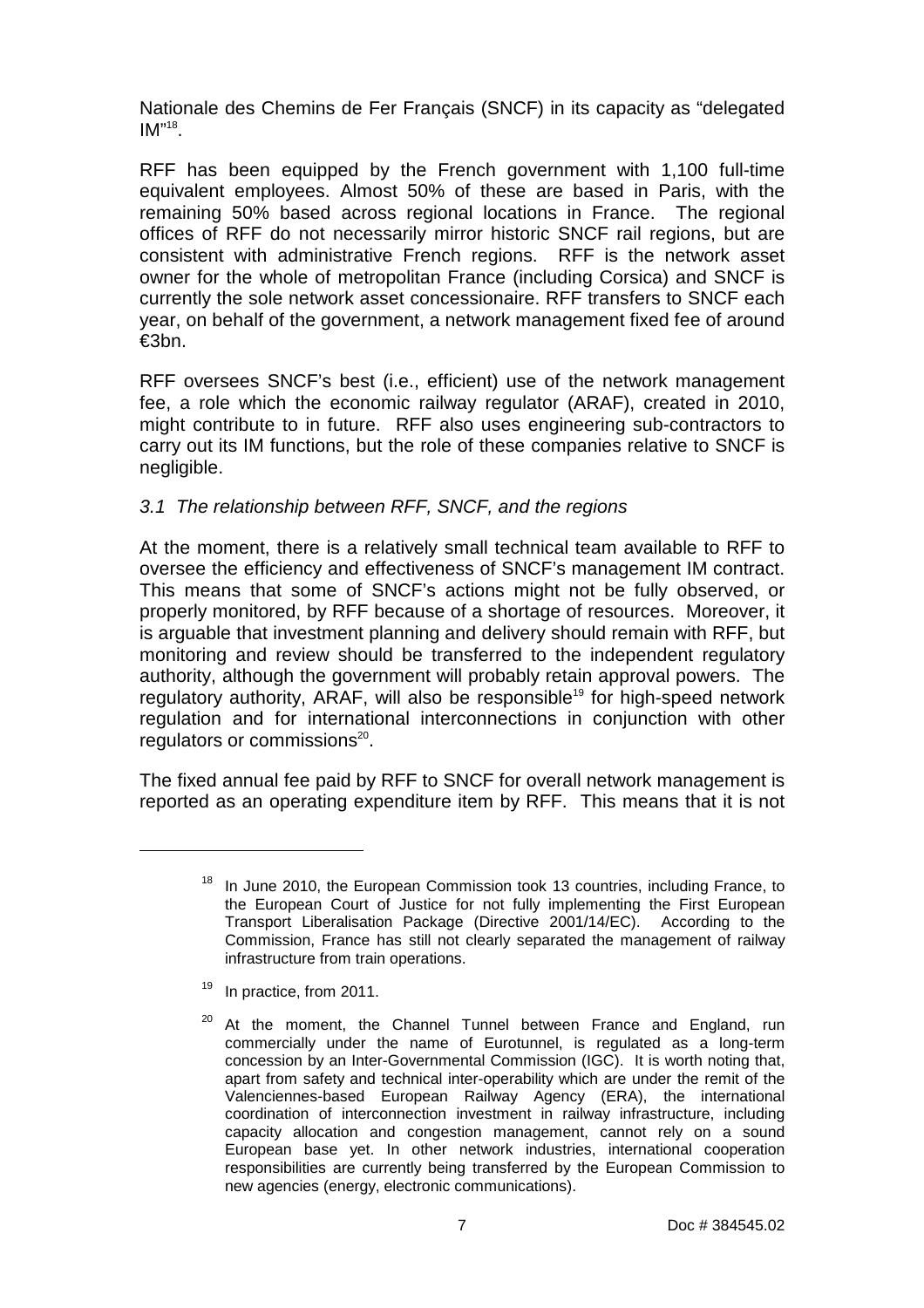possible for RFF to separate this fee into operations, maintenance, renewals, and enhancements of the network.

The subsidy paid by the French government to the rail industry as a whole amounts to around €12bn per annum<sup>21</sup>. Network renewals are funded out of RFF's own annual cash flow sourced from track access charges<sup>22</sup> (circa  $\epsilon$ 1bn  $p.a.$ ). Regional lines<sup>23</sup> (where the majority of running trains are those belonging to the SNCF division known as Transport Express Regional, TER), are directly subsidised by regions (circa €200m per annum), in different proportions depending on every region's willingness to pay for, and propensity to support, local passenger railway traffic $24$ . Some of the subsidies are intended to pay for regional trains as opposed to lines, in which case SNCF will receive them directly.

## 3.2 Funding of renewals and enhancements

Network enhancements must be co-funded according to pre-defined quantitative principles by law:

(a) up to 50% through bonds (RFF's own debt $^{25}$ ); and

- <sup>24</sup> This gives rise to distinct levels of rail transport density and pricing by region. Interestingly enough, since individual regions are not bound by emissions targets constraints locally, it will eventually be up to the state as a whole to balance different regional attitudes to rail subsidy against France's overall agreed emissions targets. This should be done by balancing the cost of local transport by different modes (rail, road, waterways) at a national level through (arguably) either a regional compensation fund or a nationally-led government policy on the relative pricing of non-rail local transport modes.
- $25$  Interest cost is split by duration (short and long term) to reflect the different time horizon of investment projects. There has also been a recent re-balancing between debt and network access charges (SNCF/RFF). RFF's debt is largely

<sup>&</sup>lt;sup>21</sup> Source: authors' discussions with RFF.

 $22$  In France, stations are owned by SNCF, not by RFF. This situation has potentially powerful implications for third-party, open access train operators, for instance those new entrants in the long distance and/or high-speed markets willing to exploit the competition possibilities offered by the third EU railway liberalisation package (2010). Although SNCF is obliged to provide station access to third parties on a non-discriminatory basis, there is an evident conflict of interest with special respect to the main TGV stations located along international corridors such as (for instance) those in Paris, Lille, Lyon, and Strasbourg.

 $23$  According to Les Echos (25 June 2010), the French government and SNCF have been negotiating a public service agreement for "territorial equality" rail lines (conventional lines that span more than one region, used by inter-regional, night, and special discount trains). Regions will not finance the lines directly. The government may establish an inter-regional compensation scheme funded through a surcharge on all high-speed train tickets (SNCF and new entrants). As reported by Les Echos, the "territorial equality" lines have an annual turnover deficit of EUR 100m to 400m. There are both rolling stock and line maintenance backlogs on these lines. The public service agreement could last for two to five years and will also determine the future of rolling stock renovation.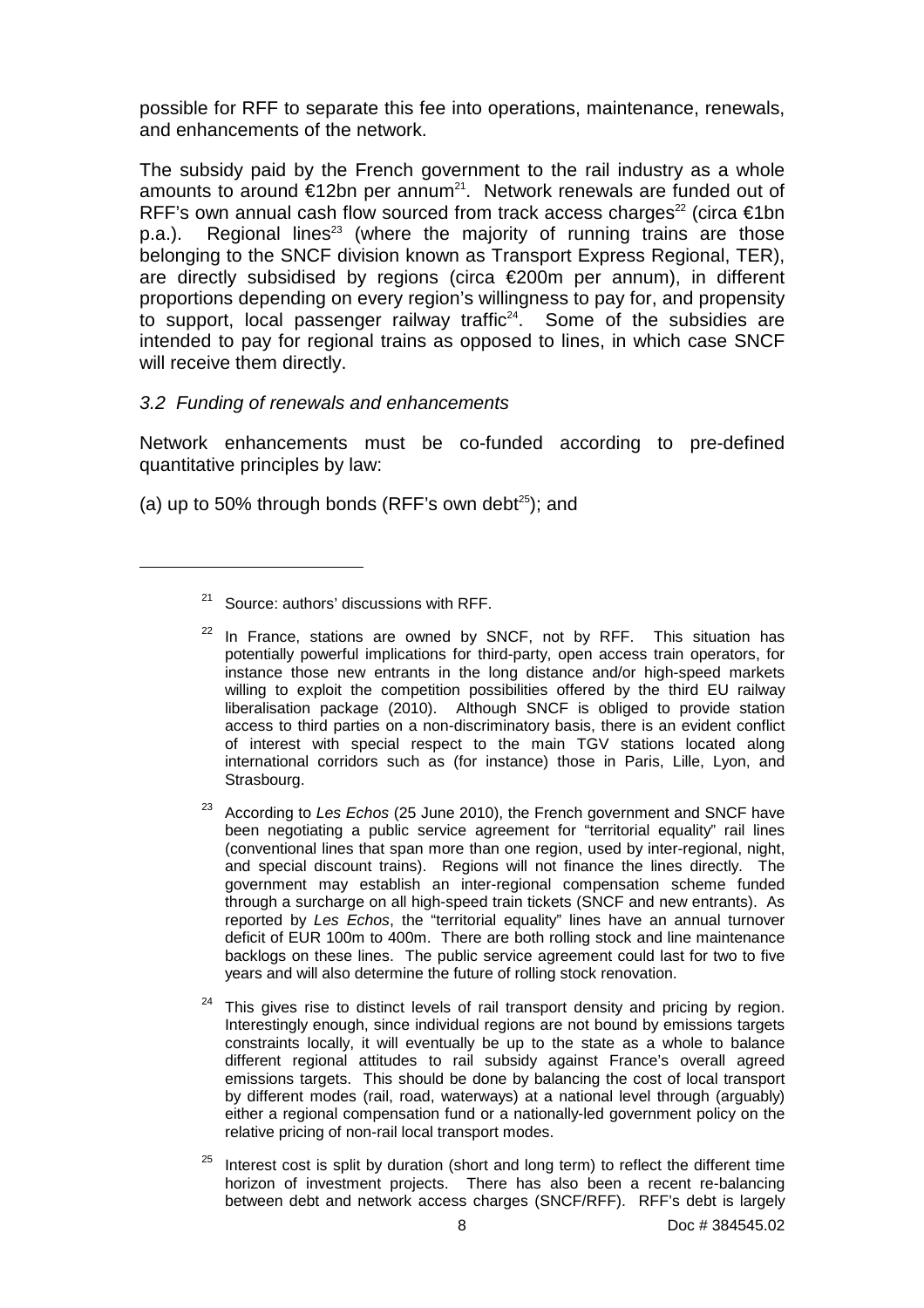(b) up to 50% through subsidies (from the state, the regions, and/or the EU in a very limited number of cases).

Network renewals are defined as like-for-like asset replacements. Everything that is not like for like is classified as enhancements. All new high-speed line projects are, by definition, enhancements, including international links used by both incumbents and new entrants.

Ownership of IM **Entirely owned by the state** Access charges set by **RFF/SNCF**, with a future role for the economic regulator (ARAF) Ownership and funding of high-speed networks RFF through network funding via grants, debt issues, and income from track access charges Ring-fenced funding for different items of network expenditure (operations/ maintenance/renewals/enhancements) Yes Private share capital in IM? No Debt guaranteed by the state? | Indirectly, since RFF is entirely stateowned Who sponsors and specifies investment? The government at a high level (Ministry of Transport) and RFF at a detailed level Who plans and delivers investment? | RFF plans investment and incumbent TOC SNCF delivers it as "delegated IM" Who approves investment?  $\parallel$  RFF subject to its Programme Contract (a framework agreement) with the government; in the future, the regulator (ARAF) subject to the Programme Contract Who funds investment? **Government**, the regions (through RFF and SNCF; local lines only), RFF through track access charges, and RFF on the financial market through RFF-denominated bonds

The French case study is summarised in the following Table.

determined by law because of the mandatory way in which railway capital expenditure must be financed.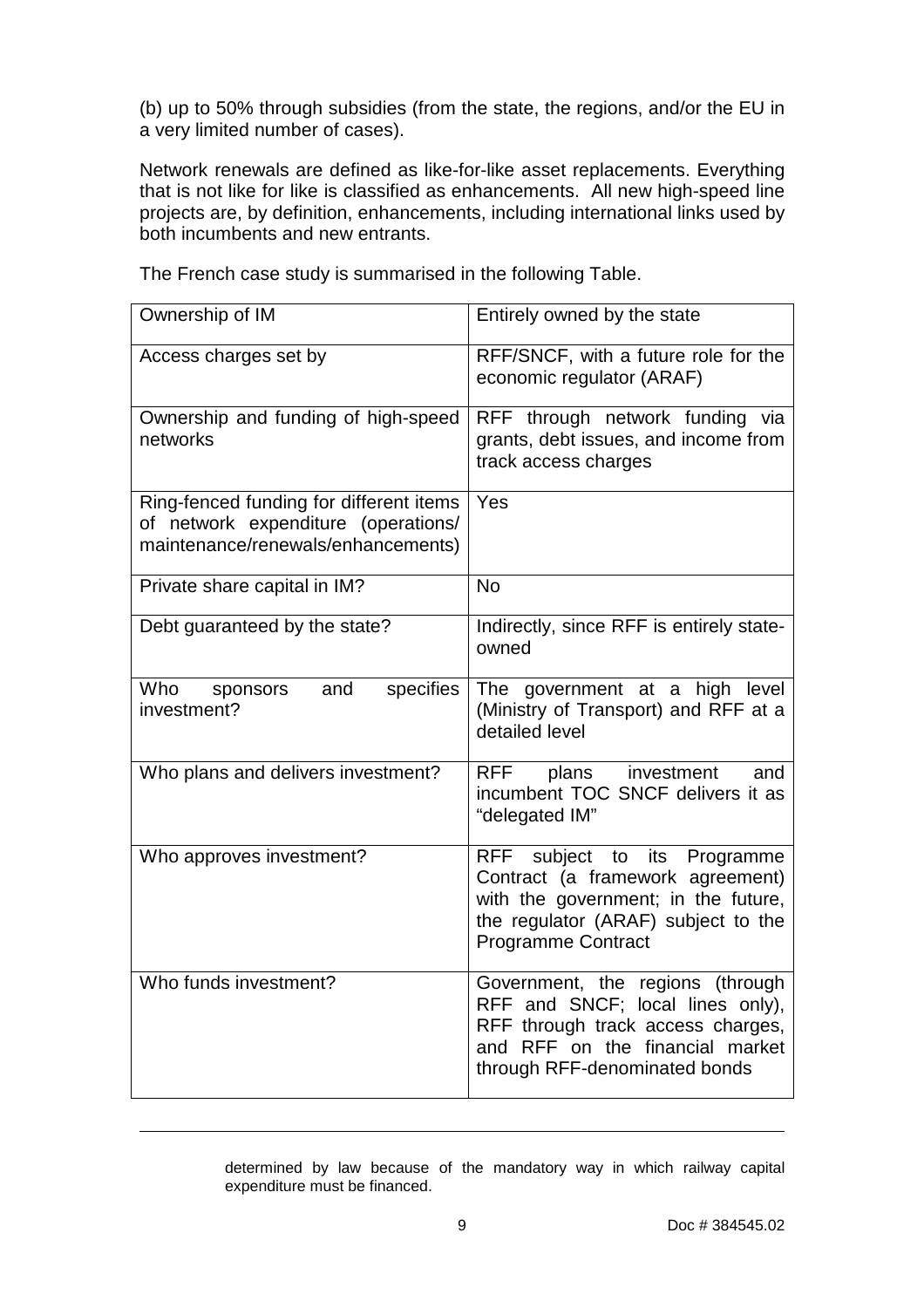|                           | Who is responsible for investment Government, RFF, SNCF under                  |
|---------------------------|--------------------------------------------------------------------------------|
| sustainability over time? | delegation, the regions, and - in the<br>$\vert$ future – the regulator (ARAF) |

Table 2: Institutional arrangements in France.

# **3. Germany**

l

In Germany, railway infrastructure is largely controlled by DB Netz<sup>26</sup> AG, which is part of the DB Group. Stations, energy traction, and other ancillary aspects of infrastructure are dealt with by separate companies of the DB (Deutsche Bahn AG) Group. Formally, there is an open access regime operating on all services. Regional rail transport is subcontracted, similarly to France, at a federal state level (Land) and there are separate DB companies dealing with regional train services (such as DB Regio). The regional DB company is also in charge of some regional passengers franchises overseas, for instance in England (Chiltern Railways, Tyne and Wear Metro in the Newcastle/Sunderland region) and is also active in passenger open access operations. DB has also a dominant position $^{27}$  in the German (as well as other European) freight market through its subsidiary DB Schenker. DB Schenker is also involved in road haulage and logistics.

The DB Group is run as a limited company with shareholders (Aktiengesellschaft). However, all shares are currently owned by the Federal Government. The infrastructure aspects of DB, i.e. the activities of DB Netz AG, are subject to federal economic regulation by the Bundesnetzagentur (BNetzA), Germany's multi-sector network regulator. The BNetzA does not directly monitor investment and does not, at the moment, benchmark DB Netz's cost efficiency levels. However, it has powers in the setting of track (and station) access charges contributing to DB Netz's annual regulated revenue requirement.

There are a large number of train operators in Germany, especially regional, local, suburban, and heritage railways. However, the long distance passenger market is virtually a DB monopoly and the levels of investment in regional grids are mainly agreed upon at Land level by passenger transport authorities (some of which can be municipal, especially in large conurbations) which, in a

 $26$  We understand that the group has recently renamed itself DB Netze (plural) to reflect a multiplicity of activities along different lines, including the electricity network.

 $27$  The European Commission, when justifying its Infringement Decision towards 22 out of 27 Member States for not abiding by the First Liberalisation Package (see http://europa.eu/rapid/pressReleasesAction.do?reference=IP/08/1031&format=H TML&aged=0&language=EN&guiLanguage=en), claimed that, for France, Germany, and a number of other Member States there were "insufficient incentives for the IM to reduce costs and levels of access charges", partly due to a lack of regulatory oversight, suggesting that the Bundesnetzagentur should be given more powers to oversee DB Netz AG.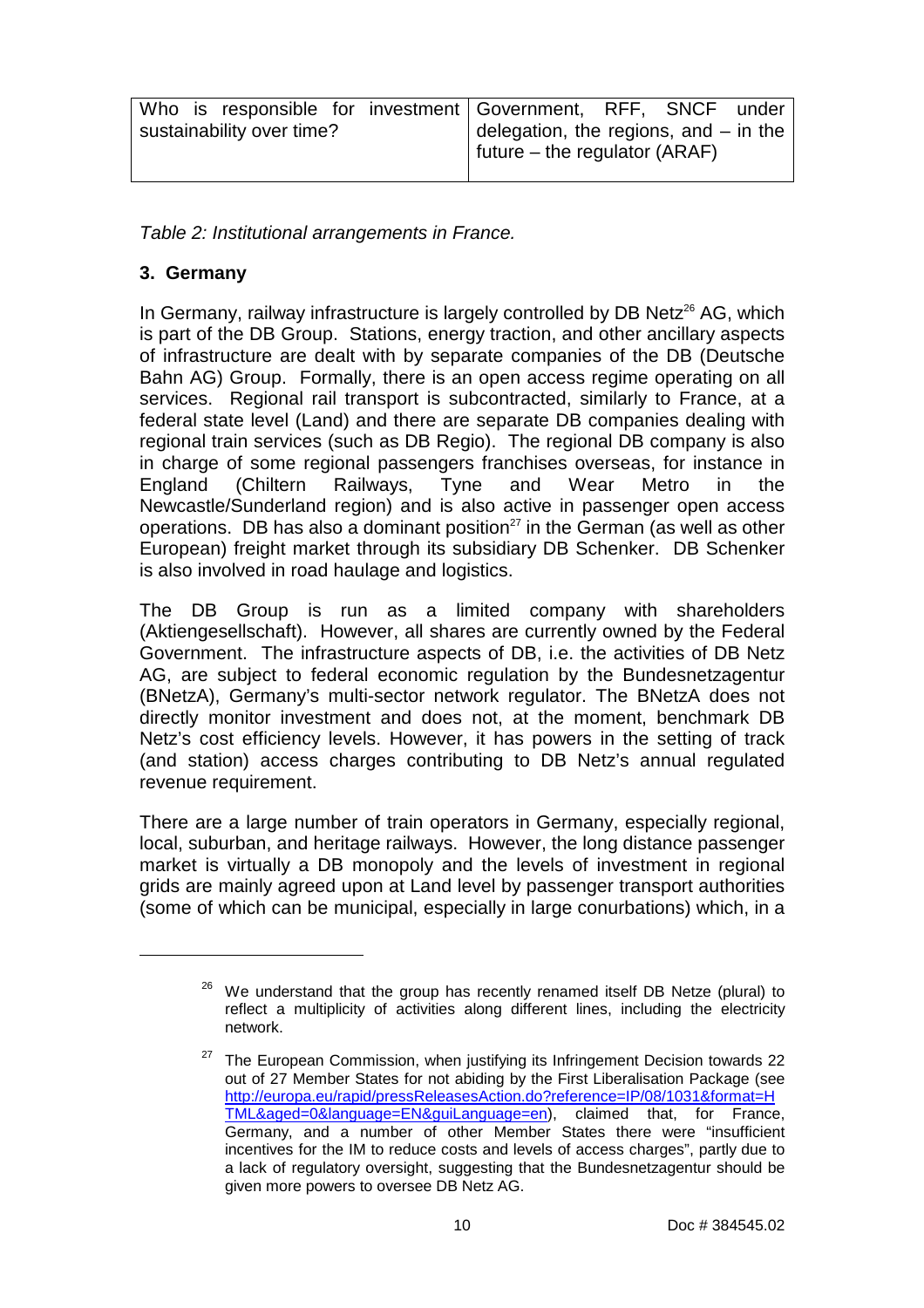similar way to France, contract their infrastructure and service requirements directly with DB Regio and other transport operators.

However, the way in which regional rail transport investment is dealt with in Germany bears a fundamental difference from what is observed in France<sup>28</sup>. The federal states deal with two separate entities when agreeing the required level and funding of infrastructure investment and train services. DB Regio formally coordinates with its mother company DB Group (and DB Netz) on infrastructure issues as well.

DB Netz for network infrastructure (track, signalling, civil engineering, ancillary structures), DB Station & Service for stations including retail, and DB Energie for traction electricity all have access to overall infrastructure federal funding of €2.5bn per annum. Out of this total grant, €0.25bn each year is reserved (2009-2014) for DB Station/Service. DB Energie currently self-generates around 80% of DB Netz traction electricity requirements. Electricity for traction is resold by DB Netz to the train operating companies (including DB itself) through a system of transfer prices. However, electricity purchasing and resale is currently unregulated by BNetzA (which otherwise deals with both rail and energy regulation) because of a legal loophole (which is currently being closed) at a federal level. In addition to the annual federal grant, DB Netz receives  $\epsilon$ 3.9bn from train operators<sup>29</sup> in mainline track access charges. This amount is the minimum annual recoverable input from government and users of the network, although in theory extra contributions are allowed. The annual funding plus track access charges is intended to cover maintenance, renewals, and stations, but there is the possibility of ad-hoc contributions for network enhancements<sup>30</sup>.

The quinquennial 2009-2014 Framework Contract between the Federal Government and Deutsche Bahn AG is the first of its kind (as per European Directives) in Germany. Therefore, similarly to France, there is no possibility of a backward comparison with previous programme contracts. Also similarly to France, the contract also covers high-speed lines because these are part of DB Netz AG.

 $28$  In France, RFF (separately from SNCF) contracts with regions from a relatively centralised perspective (although it does have regional offices), and there is a separation between RFF (both Paris and regional) and SNCF/TER (regional train operations).

<sup>&</sup>lt;sup>29</sup> The turnover of DB Netz AG (source: DB Annual Report, 2009) is about  $\epsilon$ 4.1bn, around 94 per cent of which is made up of access charges. The remainder is (mostly) direct government funding. However, one must keep in mind that access charges mainly come from other parts of the publicly-owned DB group, so the difference between access charges and direct federal funding in the German case is mainly an issue of accounting definition.

 $30$  DB Netz stated in its 2008 annual report that 75 per cent of all investment relates to the existing network (down to 70 per cent in 2009). However, there is no confirmed public data about the fraction directly funded by DB Netz (through charges or debt) as opposed to direct federal funding.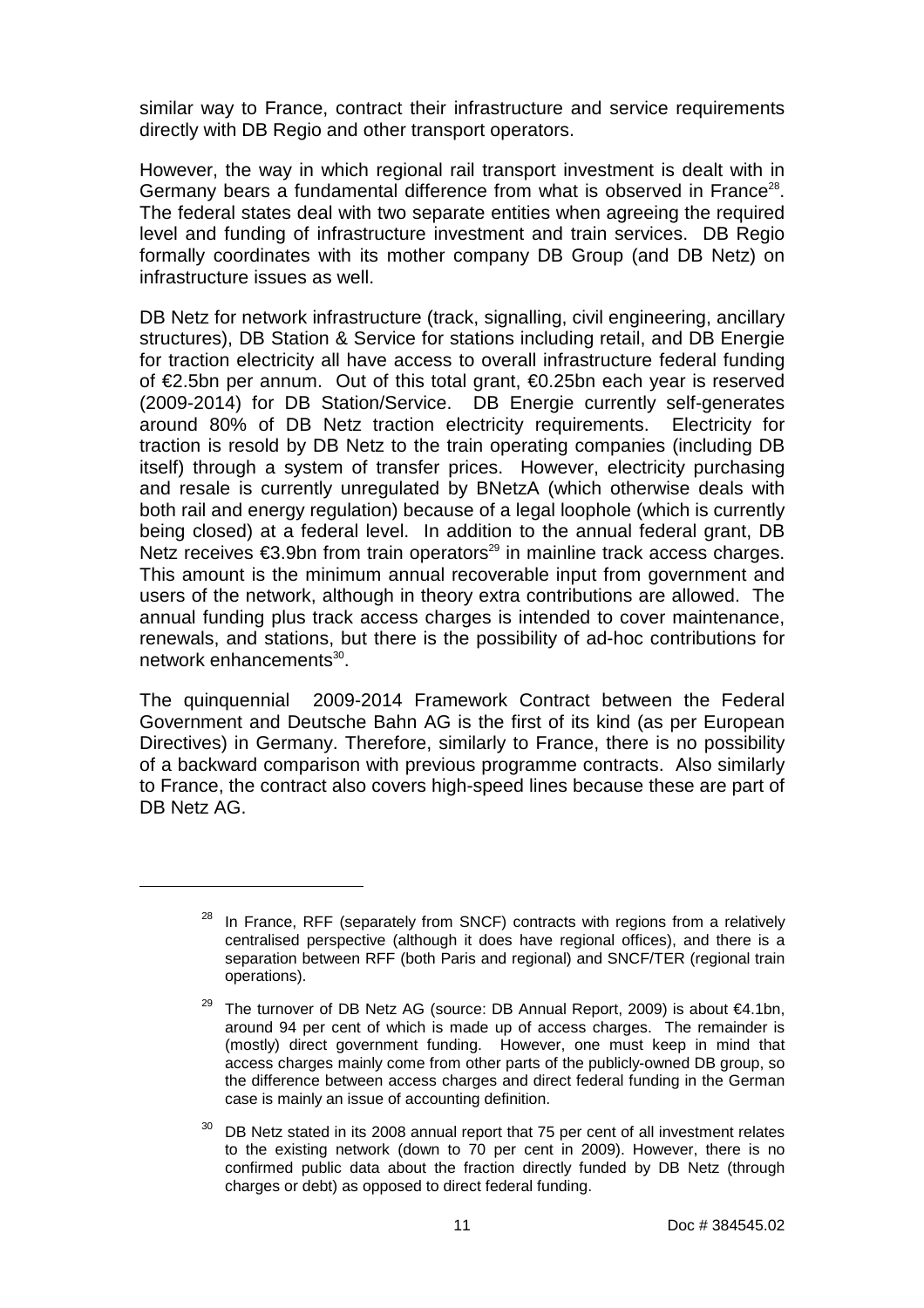Local services are subsidised, on top of network grants to DB Netz and ancillary companies, via additional subsidies separately provided by federal entities<sup>31</sup> (Bundesländer, through public transport authorities). There are open access tenders for regional integrated transport (generally covering local and light rail, tramways, and local coaches/buses under an integrated fare system). DB has so far tendered for the majority of local transport contracts and therefore receives an extra subsidy for regional operations (mainly directed to DB Regio<sup>32</sup>) in addition to the federal subsidies provided to DB Netz and its ancillary companies.

BNetzA does not police local tenders. Tender fairness should be checked ex post by the Federal Cartel Office (Bundeskartellamt). Although the mechanisms underlying local transport services in Germany are, as said, technically different from France, the observed results in terms of investment, end-user fares, and quality of service are similar:

- (a) in both countries, the level of investment and service depends on the region's (or individual Land in Germany) willingness to pay for it;
- (b) in both countries, there are sometimes evident regional differences in investment, end-user prices, and quality of service; and
- (c) in both countries, regional rail services are sometimes dependent on the effectiveness of inter-modal alternatives (where available) and on the asset management strategies of the infrastructure manager, for instance in terms of "cascading" materials and assets from higherspeed services/lines to lower-speed ones<sup>33</sup>.

It is also worth noting that the BNetzA does not set network access charges itself. The IM sets charges, which are then reviewed ex post by the regulator. The regulator has the right to make objections. This, together with the fact that the economic regulator is physically separate from the safety one (Eisenbahnbundesamt), gives rise to a potential issue in terms of investment sustainability in the longer term as cost and safety/performance issues might eventually present a binding trade-off (with either cost spiralling up or safety/network quality deteriorating). Also, since track access charges must take into account and discount to the present the existence of long-run cost trade-offs and lumpy capital investment, the fact that DB Netz currently sets charges, with the BNetzA checking and approving them - albeit consistent with what happens in utility sectors - might potentially present some efficiency and sustainability issues. This is because DB Netz is a "natural" monopoly in l

<sup>31</sup> DB Regio gets around 61% (source: BNetzA Annual Report, 2009) of funding for regional line rail services, including train operations, from regional passenger transport authorities, which in turn fund these subsidies through a variable mix of local taxes and direct contributions from the Federal Government.

 $32$  A significant fraction of the regional service tenders has been awarded, in the last round of tendering, by the Laender to either DB Regio or other subsidiaries of Deutsche Bahn.

<sup>&</sup>lt;sup>33</sup> The BNetzA is currently not allowed to challenge the efficiency of DB Netz's costs based on, for istance, international benchmarking analysis.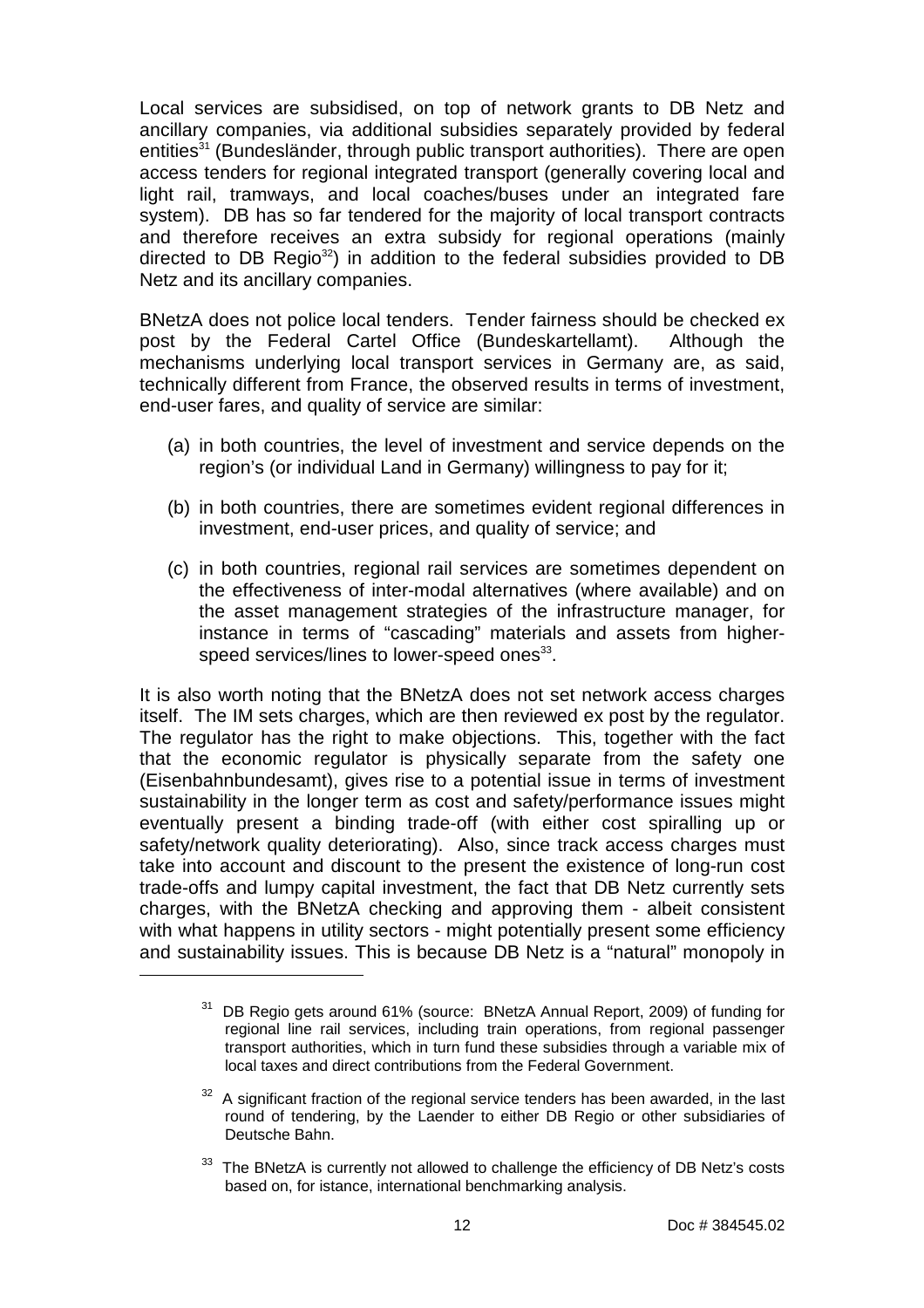Germany, and is not currently exposed to any benchmarking or comparative cost efficiency analysis by BNetzA<sup>34</sup>. Since the regulator cannot verify the efficiency of the regulated company's costs, it should at least, in the interest of investment sustainability, have a greater say in the determination of revenue requirements through track access charges<sup>35</sup>.

The funding of investment in renewals and enhancements is, for a fraction approximating 21.5% in 2008 (source: DB Netz/DB Annual Report, 2008), directly provided by DB Netz through its 100% state-controlled mother company. The state does not directly guarantee Deutsche Bahn's debt as there is no need to do so, since the company is fully owned by government. Because of the way in which state and regional funding was modified in 2008- 2009, DB Netz's gearing ratio $36$  as a whole has recently been calculated at 28.7% (source: DB Netz Annual Report, 2008). There is no distinction between renewals and enhancements with respect to DB funding (including debt). The state makes a formal distinction, but it is eventually up to DB Netz to separate funds for enhancements and renewals.

| Ownership of IM                                                                                                      | Entirely owned by the state                                                                                 |
|----------------------------------------------------------------------------------------------------------------------|-------------------------------------------------------------------------------------------------------------|
| Access charges set by                                                                                                | DB Netz, reviewed and approved by<br>the regulator                                                          |
| Ownership and funding of high-speed<br>networks                                                                      | DB Netz through network funding via<br>grants, debt, and income from track<br>access charges                |
| Ring-fenced funding for different items<br>of network expenditure (operations/<br>maintenance/renewals/enhancements) | Yes, but only limited to renewals of<br>existing network as opposed<br>to<br>enhancements (network changes) |
| Private share capital in IM?                                                                                         | No, but the infrastructure manager is<br>organised as a private-sector holding<br>group                     |
| Debt guaranteed by the state?                                                                                        | Only indirectly, since DB is entirely<br>state-owned at the moment                                          |
| Who<br>specifies<br>and<br>sponsors                                                                                  | The government at a<br>higher<br>level                                                                      |

The German case study is summarised in the following Table.

- $35$  For instance, in the UK, the regulator is legally allowed to challenge the IM's cost efficiency and to exert first-hand control over the methodology and actual calculation of track access charges.
- $36$  This refers to interest-bearing debt only. DB Netz liabilities in 2008 were worth €12.6bn on total assets of €22.1bn. Source: DB Netz Annual Report, 2008.

<sup>&</sup>lt;sup>34</sup> Anecdotal evidence gathered by ORR in Great Britain and by its advisers during a European benchmarking study suggested that both RFF in France and DB Netz in Germany sometimes "cascade" materials (for instance, rail and ballast) from higher to lower speed lines.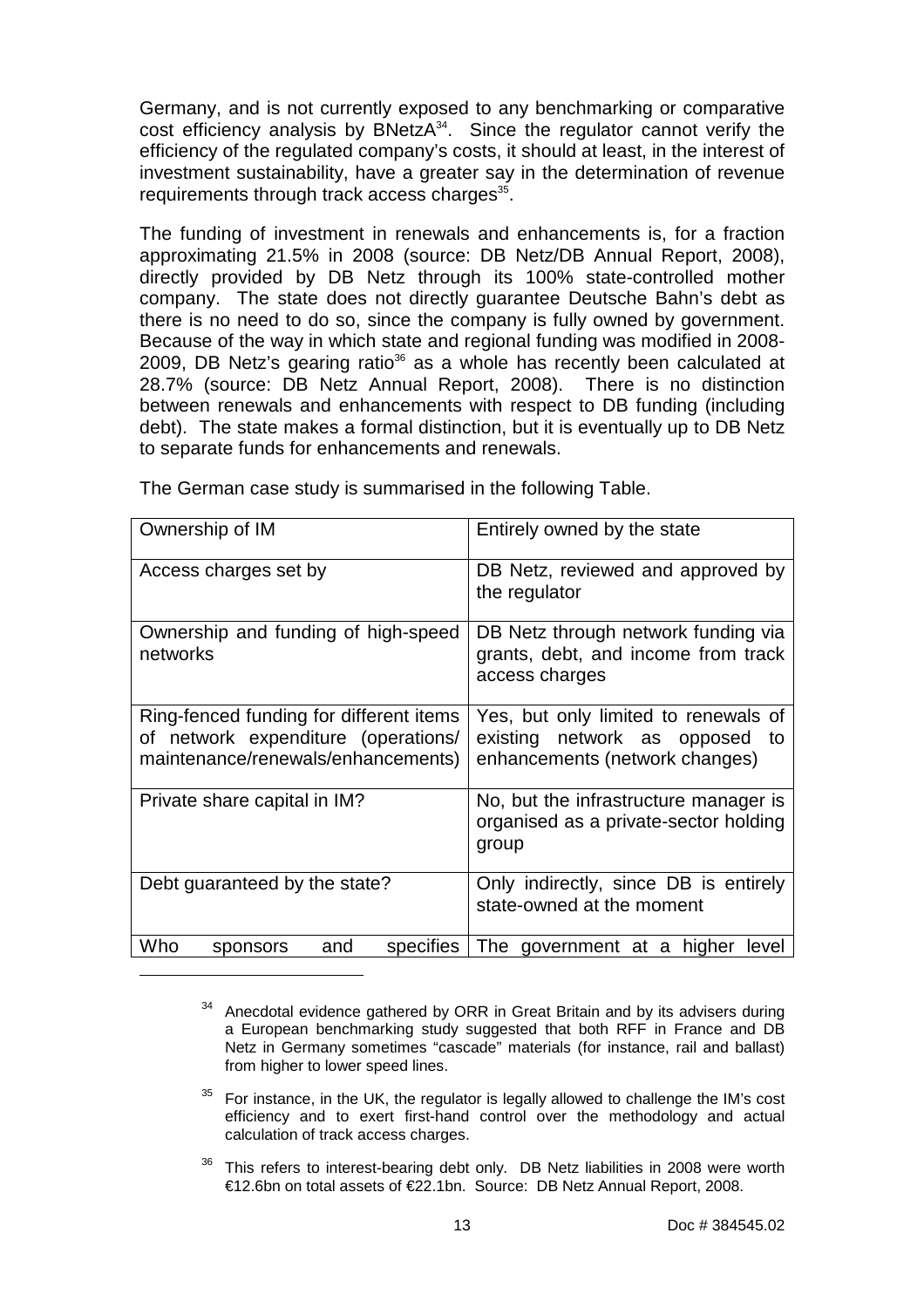| investment?                                                    | (Federal Ministry of Transport) and<br><b>DB Netz AG</b>                                                                                                                                                                                                                                                                                                                                    |
|----------------------------------------------------------------|---------------------------------------------------------------------------------------------------------------------------------------------------------------------------------------------------------------------------------------------------------------------------------------------------------------------------------------------------------------------------------------------|
| Who plans and delivers investment?                             | DB Netz plans investment as a<br>function of the national Framework<br>with<br>the<br>Contract<br>Federal<br>Government. Independent regional<br>railways/suburban ones do the same<br>limited to their territorial agreements<br>with the regional passenger transport<br>associations and (sometimes) with<br>municipalities in wider urban areas<br>featuring integrated local transport |
| Who approves investment?                                       | The Ministry, through the Framework<br>Contract                                                                                                                                                                                                                                                                                                                                             |
| Who funds investment?                                          | Federal Government,<br>The<br>some<br>municipalities -- limited to integrated<br>urban<br>transport involving<br>urban<br>railway lines, DB Netz (through track<br>access charges and own debt, not<br>directly underwritten by the Federal<br>Government)                                                                                                                                  |
| Who is responsible for investment<br>sustainability over time? | The Federal Government, DB Netz in<br>concert with the BNetzA (throught<br>mechanism<br>of<br>setting<br>and<br>the<br>approving access charges),<br>and<br>municipal authorities<br>limited<br>to<br>integrated<br>local<br>transport<br>in.<br>metropolitan areas                                                                                                                         |

Table 3: Institutional arrangements in Germany.

# **4. The Netherlands**

In the Netherlands, the Ministry of Transport, Public Works, and Water is responsible for policy in the rail sector. It is also responsible for funding ProRail, the IM, on top of track access charges, and for issuing concessions for passenger transport and for infrastructure management.

ProRail reports back to the Ministry on its infrastructure management activities and is mainly responsible for granting track access and for timetabling on the mainline network, which is kept separate from high speed lines. The main passenger train operating company in the Netherlands is owned by the old incumbent, NS. However, there is a healthy level of open-access competition in freight services because the country is a traditional transit node for transport in general (including seaports). There is also a separate chamber of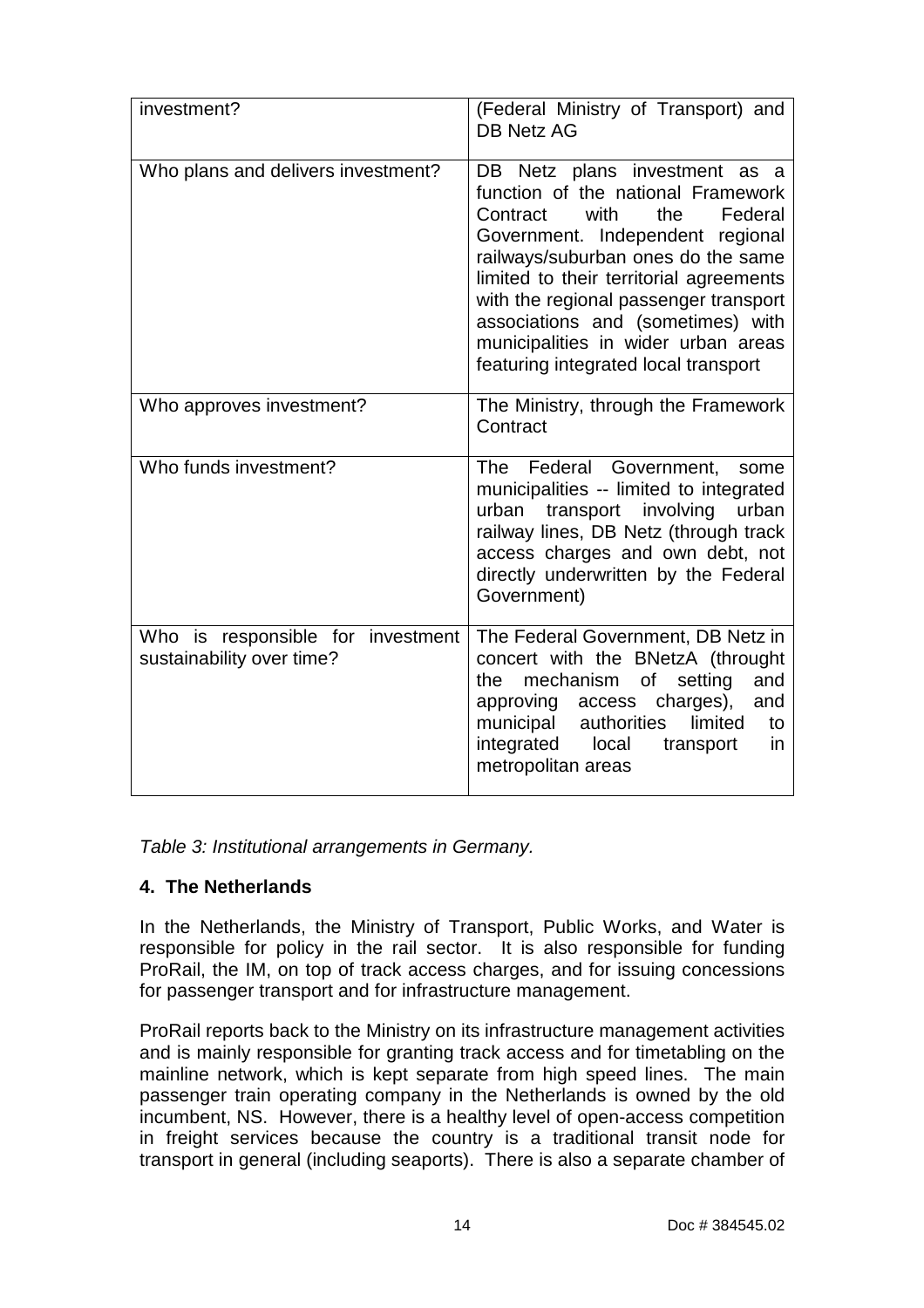the Dutch Competition Authority (NMa) that is specifically charged with the regulation of rail network access.

ProRail is responsible for maintenance, management, renewal, and enhancement of the traditional infrastructure network. The high speed network (Amsterdam to Northern Belgium line) is currently separate. It is both owned and managed by a privately-controlled infrastructure company, originally set up as a public/private partnership<sup>37</sup>.

Investment sustainability in the Netherlands is spurred by a number of laws. Both ProRail and NS have to abide by primary legislation as regards:

(a) sustainable quality; and

l

(b) the way in which some of the infrastructure management activities are undertaken (for instance, outsourcing and working practices).

For this reason, ProRail and NS, both of which are linked to the government by a concession agreement, are obliged to demonstrate to the Ministry that their investment strategies, both in infrastructure and train operations, meet the minimum standards set in the concession sustainably over time. Therefore, the ultimate responsibility for investment sustainability in the Netherlands firmly remains with the Ministry. The Ministry has chosen to delegate the monitoring of the concession, including input measurement, to the Competition Authority (NMa), which acts de facto as the economic regulator of ProRail.

The Dutch government has recently shifted from an "input" to an "output" view of infrastructure regulation, meaning that ProRail is now judged on a mixture of cost (i.e. input) efficiency and output effectiveness in terms of service quality (punctuality, density, and congestion minimisation targets) as well as network safety. This mix of output and input regulation is well known from the British case. Shifting from input to output regulation does not mean that the Ministry will cease to be the ultimate guarantor of infrastructure investment. It, however, does mean that ProRail will gradually be less constrained in the way it decides to pursue investment sustainability and effectiveness. Because of this move and other rail policy signals sent by the Ministry, it is apparent that the role of the economic regulator will have to become more important in the future, especially with respect to incentive regulation and target setting.

It might be argued as a result that the current transport and infrastructure management plans (for NS and ProRail, respectively), currently agreed upon by the Ministry and the interested parties, will have to be monitored by the regulator. In this respect, the Netherlands is currently facing the same challenges as France (and Belgium) in terms of empowering the independent rail regulator and making the infrastructure managers perceive that the economic regulator is a distinct entity from the Ministry.

 $37$  These arrangements have been formalised under a 25-year concession tender. ProRail might theoretically step back in when the tender is re-issued.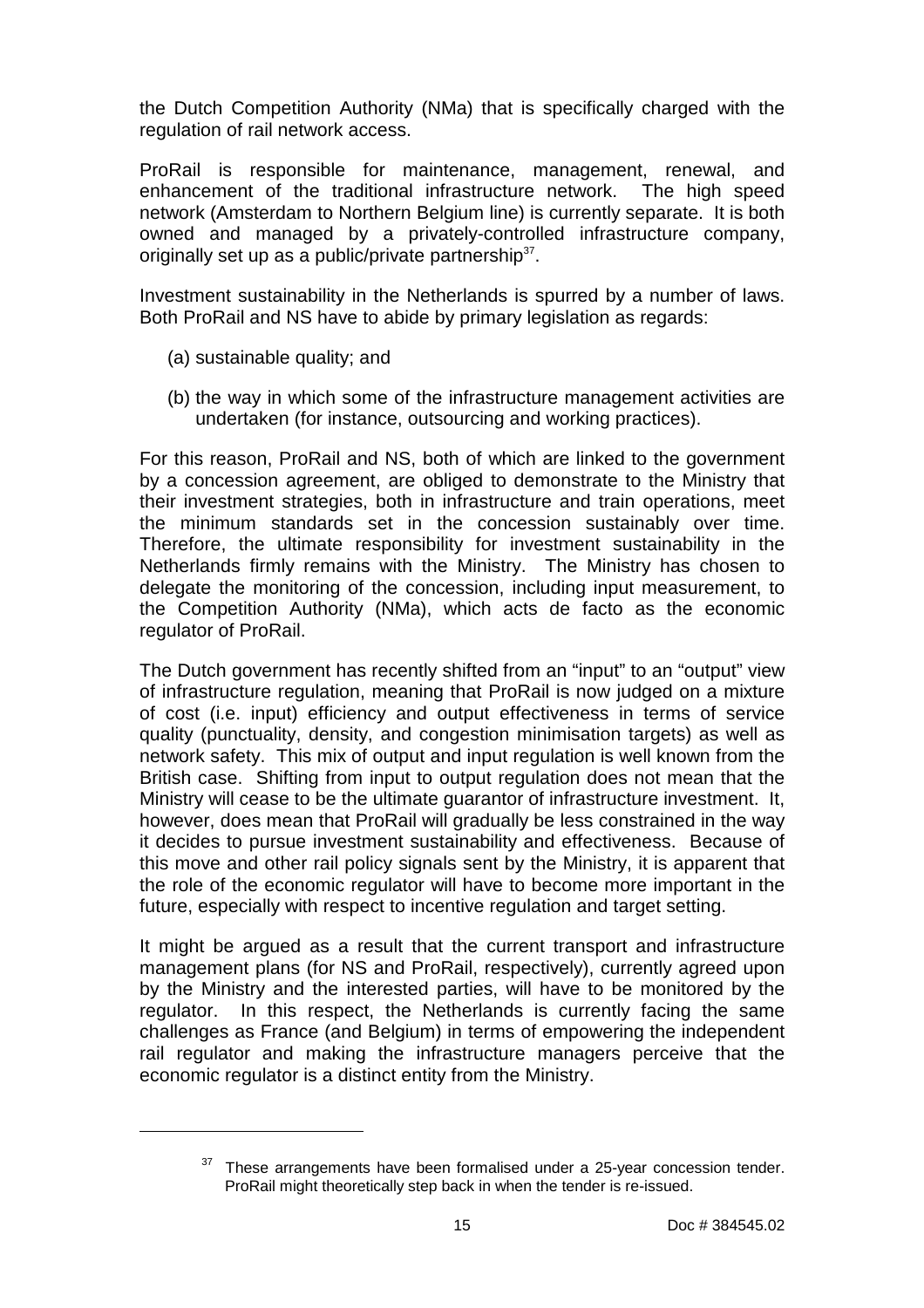All in all, the Dutch approach to infrastructure investment is therefore relatively centralised and Ministry-based. However, there are local concessions for regional transport which are issued and administered by local transport authorities through a tender process, in quite a similar way to what is observed in Germany<sup>38</sup>. For this reason, it might be argued that the approach adopted in the Netherlands towards infrastructure investment and funding is a mix of the French (Ministerial steering), British (gradual shift towards outputbased regulation), and German (separation between long distance and regional concessions) approaches. The regulator<sup>39</sup> is only dealing, for the time being, with track access charges and national capacity allocation.

Infrastructure funding is provided by the state to ProRail for main line services. It is directly provided, partly on behalf of the state and partly through local finances, by regional transport authorities for local lines. The concession agreement between the Ministry and ProRail (expiring in 2015, renewable) is the Dutch equivalent to the French and German Programme/Framework Contracts (dictated by EU transport policies on railway sector liberalisation), which in turn – for they specify inputs and outputs – are the equivalent to the British output/input "contract" (HLOS/SoFA) between the government and the railway sector as a whole (including train operators).

The concession agreement with ProRail obliges the latter to produce a yearly infrastructure management plan (with set output-related performance standards) in exchange for the yearly government subsidy (network grant) paid to ProRail by the government for maintenance, renewals, enhancements, and structures. Enhancements are ring-fenced in the structural investment plan, so that the government can assess them (individual network improvement/expansion projects) on a case by case basis. To complement the government subsidy, ProRail receives network access charges from train operators, which only tend to cover the short run marginal cost of the infrastructure. The government therefore remains, through the network grant, the ultimate and sole guarantor of network investment sustainability.

Regional services are now subject to tender offers (like in Germany) with a relative degree of competition to NS (whose passenger train operations, differently from the British case, have not been dismantled before setting the franchise auctions in place) from both domestic and international entrants. In this respect (train operations' franchising), the Dutch policy can be viewed as a hybrid between the radical British approach and the more traditional German one.

Without prejudice to safety (separately regulated), the Transport Chamber within NMa oversees fair access to the railway network, determines capacity allocation in concert with ProRail (with a special focus on the punctuality

 $\overline{a}$ 

In the Netherlands, a number of privately owned local railways are relatively free to set the level of their services, timetabling, etc., subject to national network quality and safety standards.

 $39$  This is the transport regulator (the Transport Chamber). There is also a separate Railway Safety Agency.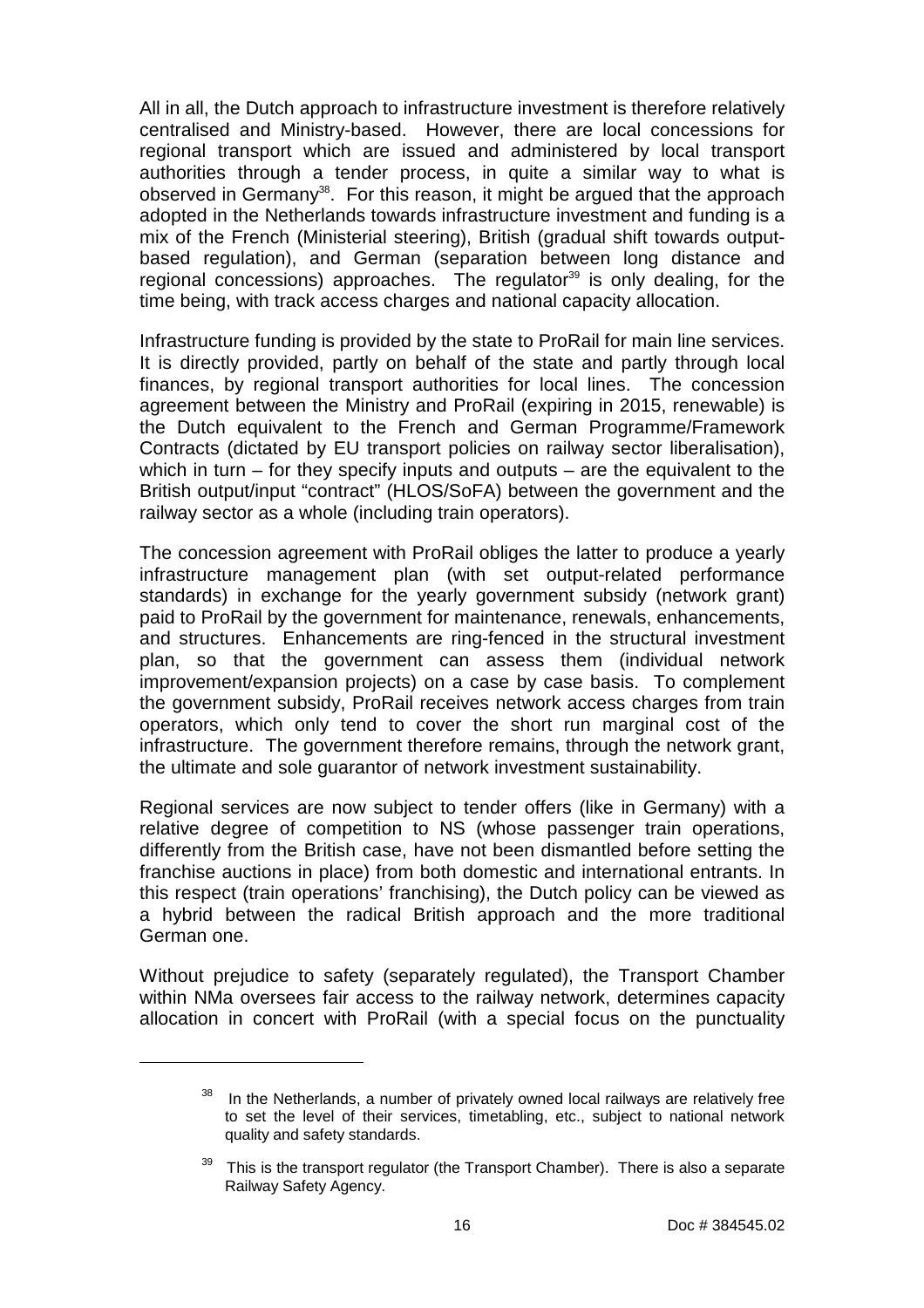performance v traffic density trade-off, for a given level of network capacity), and reviews ProRail's network access charges. However, the Chamber is not at the moment engaging in any active cost efficiency benchmarking of ProRail (including investment cost and capital expenditure plans, which are formally overseen by the Ministry directly). Recent informal contacts with the Chamber point towards a possibly more active NMa role in cost efficiency analysis in the future.

The Dutch case study is summarised in the following Table.

| Ownership of IM                                                                                                      | Entirely owned by the<br>state<br>(traditional lines); the high-speed IM<br>(concessionaire for 25 years) is a<br>mixed-ownership company at the<br>moment                                                                                                                                                                                                                       |
|----------------------------------------------------------------------------------------------------------------------|----------------------------------------------------------------------------------------------------------------------------------------------------------------------------------------------------------------------------------------------------------------------------------------------------------------------------------------------------------------------------------|
| Access charges set by                                                                                                | ProRail; reviewed and approved by<br>the regulator                                                                                                                                                                                                                                                                                                                               |
| Ownership and funding of high-speed<br>networks                                                                      | Separate ownership and government<br>funding through grants, debt, and<br>income from track access charges                                                                                                                                                                                                                                                                       |
| Ring-fenced funding for different items<br>of network expenditure (operations/<br>maintenance/renewals/enhancements) | Yes, but only limited<br>large<br>to<br>individual<br>enhancement<br>projects<br>(network changes)                                                                                                                                                                                                                                                                               |
| Private share capital in IM?                                                                                         | No, but the infrastructure manager is<br>organised as a private-sector holding<br>group                                                                                                                                                                                                                                                                                          |
| Debt guaranteed by the state?                                                                                        | Only indirectly, since ProRail<br>is<br>entirely state-owned at the moment                                                                                                                                                                                                                                                                                                       |
| Who<br>specifies<br>and<br>sponsors<br>investment?                                                                   | The government at a higher level<br>(Ministry of Transport, Public Works,<br>and Water), the regional passenger<br>transport associations at a lower<br>level, and ProRail at a detailed level<br>(nationally and regionally);<br>high-<br>speed investment is separate                                                                                                          |
| Who plans and delivers investment?                                                                                   | ProRail<br>plan<br>infrastructure<br>must<br>investment on a compulsory basis to<br>meet the requirements of the<br>national concession agreement with<br>the government. This concession<br>agreement also covers regional<br>lines, but does not cover some<br>privately owned secondary (local)<br>networks, which are subject<br>to<br>separate (less stringent) quality and |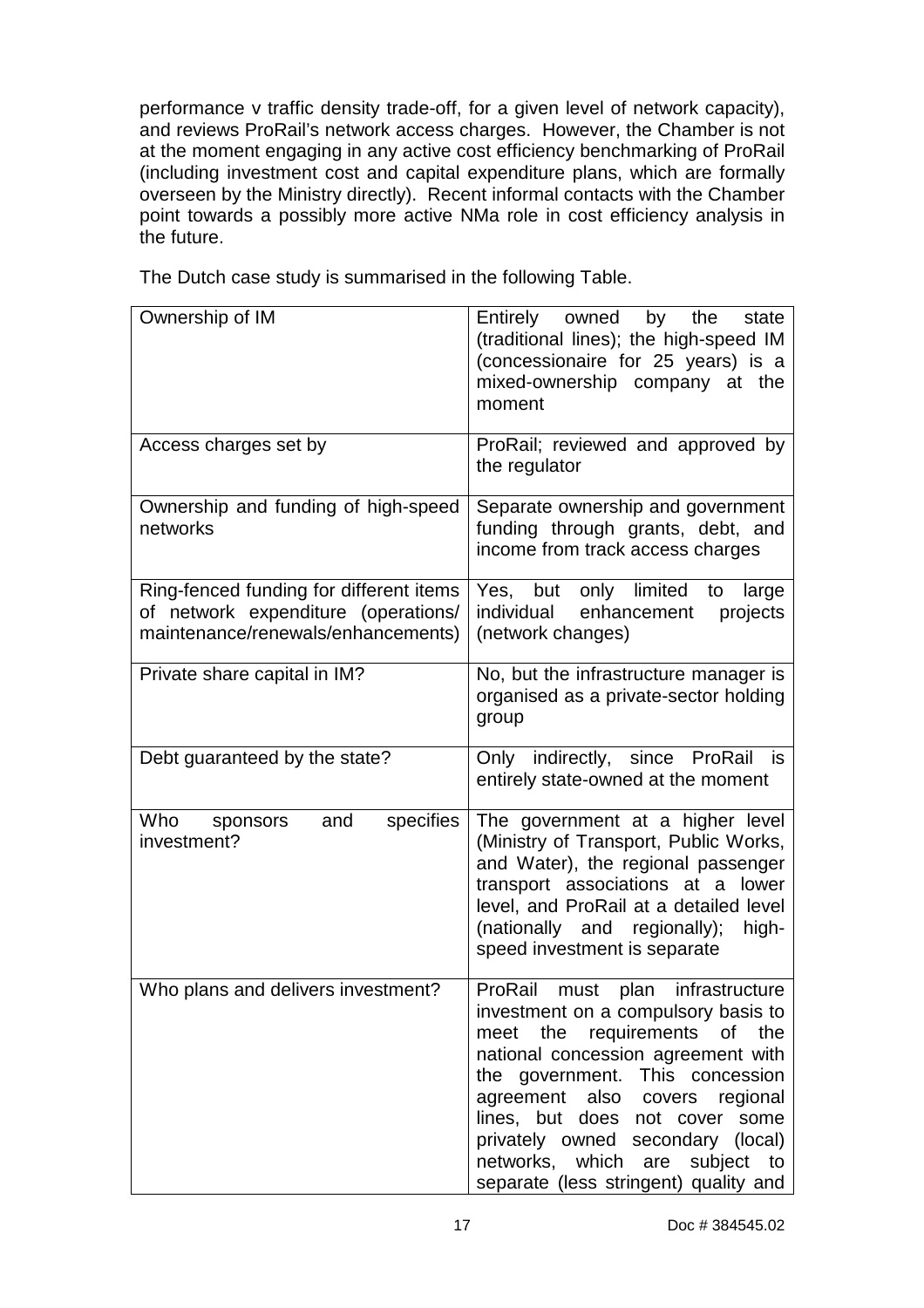|                                                                | safety requirements and otherwise<br>plan their investments freely. There<br>are some professional, rail-dedicated<br>engineering concerns (such<br>as<br>Strukton) who deal with maintenance<br>and renewals on a contractual basis.<br>planning<br>responsibilities<br>Overall<br>remain with ProRail                                                                                                                                                                                                                                                 |
|----------------------------------------------------------------|---------------------------------------------------------------------------------------------------------------------------------------------------------------------------------------------------------------------------------------------------------------------------------------------------------------------------------------------------------------------------------------------------------------------------------------------------------------------------------------------------------------------------------------------------------|
| Who approves investment?                                       | The Ministry, through the national<br>concession agreement                                                                                                                                                                                                                                                                                                                                                                                                                                                                                              |
| Who funds investment?                                          | <b>The</b><br>government, the regional<br>(sometimes municipal/provincial)<br>Passenger Transport Authorities,<br>residually ProRail through<br>and<br>partially cost-recovering track access<br>charges and own bonds.<br>High-<br>speed incremental investment is<br>currently funded by the<br>private<br>sector.                                                                                                                                                                                                                                    |
| Who is responsible for investment<br>sustainability over time? | The<br>government, through<br>the<br>national concession agreements with<br>ProRail and NS; limited to franchised<br>regional train services, the regions<br>through<br>franchise<br>their<br>own<br>agreements with train<br>operators;<br>limited to privately owned<br>local<br>the<br>railways,<br>owners<br>of<br>these<br>railways (subject to quality<br>and<br>safety<br>standards);<br>long-run<br>high-speed<br>responsibilities<br>for<br>investment<br>sustainability<br>are<br>currently unclear, given the 25-year<br>concession horizon. |

Table 4: Institutional arrangements in the Netherlands.

## **5. Policy considerations**

The four case studies examined so far have shown different models of rail infrastructure management and regulation.

In Great Britain (GB), the government sets a high-level output specification and the IM is regulated by incentives and outputs to deliver the level of service expected by the government (given safety) for the funds available. There is an independent, combined economic and safety regulator which is perceived to be different from the "Ministry of Transport" (DfT in England/Wales and Transport Scotland in Scotland). The IM (Network Rail) is therefore left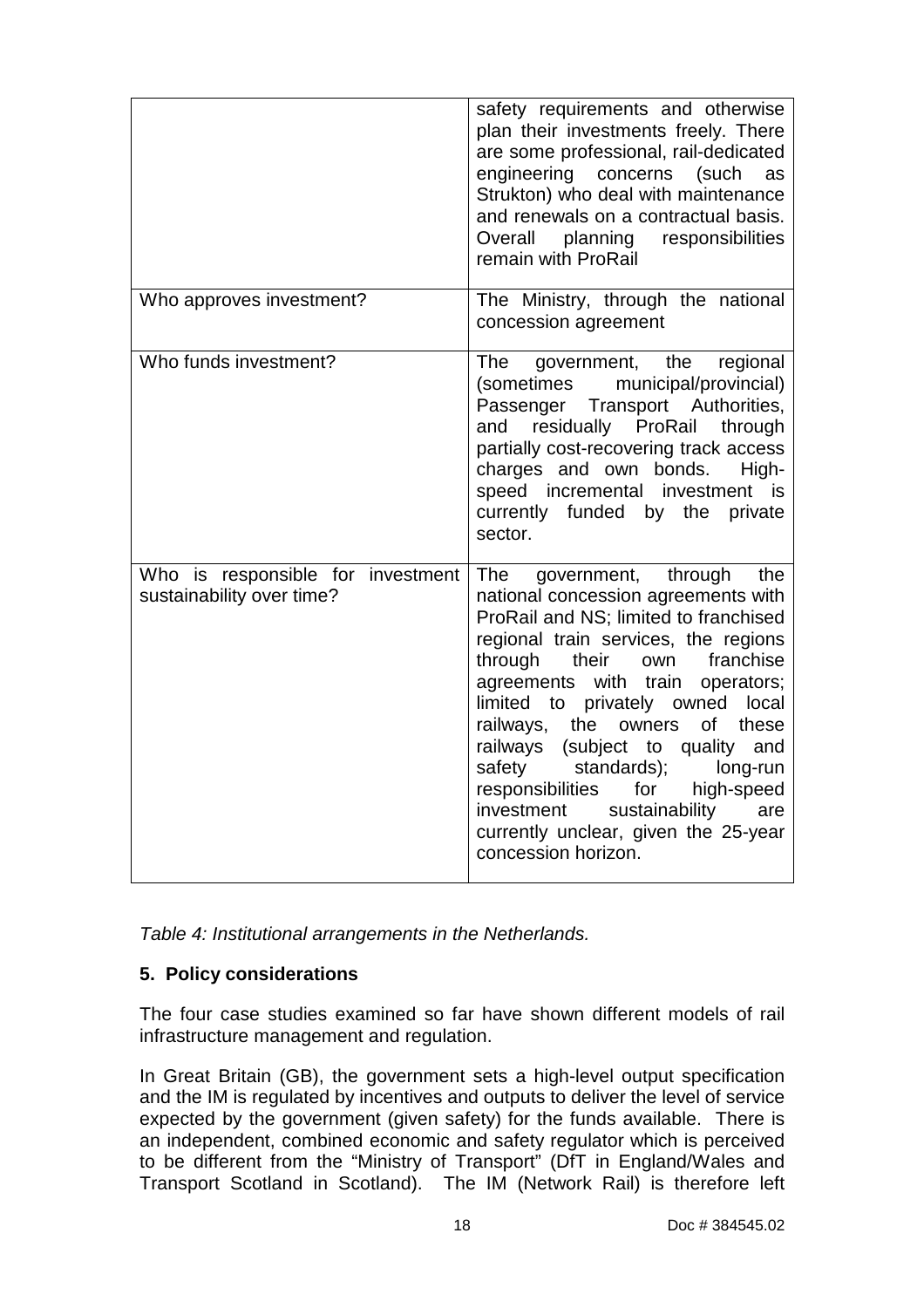relatively free to determine the way in which its infrastructure plans are to be sustainable in the long run, subject to the overseeing powers of the regulator. The IM is a "company limited by guarantee", formally in the private sector but with debt underwritten by the British government in exchange for a financial indemnity fee. Therefore, although funding is ultimately determined by government, the IM can theoretically choose to diversify its debt away from government support<sup>40</sup>. In GB, high-speed services are distinctly structured and regulated (including investment) as separate companies and there is a concession agreement on the line to the Channel Tunnel, which will lead to private system operation of the existing (government-owned) high-speed line and stations as soon as the high-speed system concession is put up for public tender in the second half of 2010. The government is also planning to develop a fully domestic high-speed line, but the stated lead time horizon is still relatively long. In both cases, investment sustainability is left to the government, although the economic and safety regulator has been given formal powers to oversee it (as it does with conventional lines) since October 2009.

In France, the government determines the way in which investment has to be carried out sustainably, but regions play an important role in making sure that local track sections (and train operations) stay alive. In this respect, and counter-intuitively, the French approach to investment sustainability is less centralised than the British one<sup>41</sup>. The IM (RFF) is theoretically free to make the most appropriate trade-offs between different items of infrastructure expenditure (for instance, between maintenance and renewals), but is constrained by law about the way in which it must fund enhancements. It is also currently affected by some lack of monitoring power over the "delegated" IM (SNCF), especially in terms of transparency over the apportionment of the yearly €3bn "network management fee" that RFF transfers to SNCF for its network management services. The regional way in which RFF is structured aids the regionalisation of rail infrastructure policy as desired by the government, but does not necessarily facilitate regional interaction between RFF and SNCF. The French rail regulator (ARAF) was created in early 2010 as a separate entity from the Ministry of Transport. It will be responsible for access charging and conditions, but there have been no clear signals so far that its responsibilities will also be extended to the assessment of efficient and sustainable network investment.

In Germany, the government controls funding through a Framework Contract with the IM (DB Netz/e AG). Regional governments (the Federal Laender) retain an important role in planning investment (as well as train services) at a sub-national level, as regions do in France. The main difference between the German and French regional approaches is that, in Germany, there is a

 $40$  This has not happened so far, because the IM can access better credit conditions if its debt is supported by a state guarantee. Also, because of the financial and economic downturn observed since late 2007, it is quite unlikely that "unsupported" debt will be issued by the IM any time soon.

 $41$  With the obvious exception of Scotland as a distinct constituent nation, and subject to London-Edinburgh devolution measures.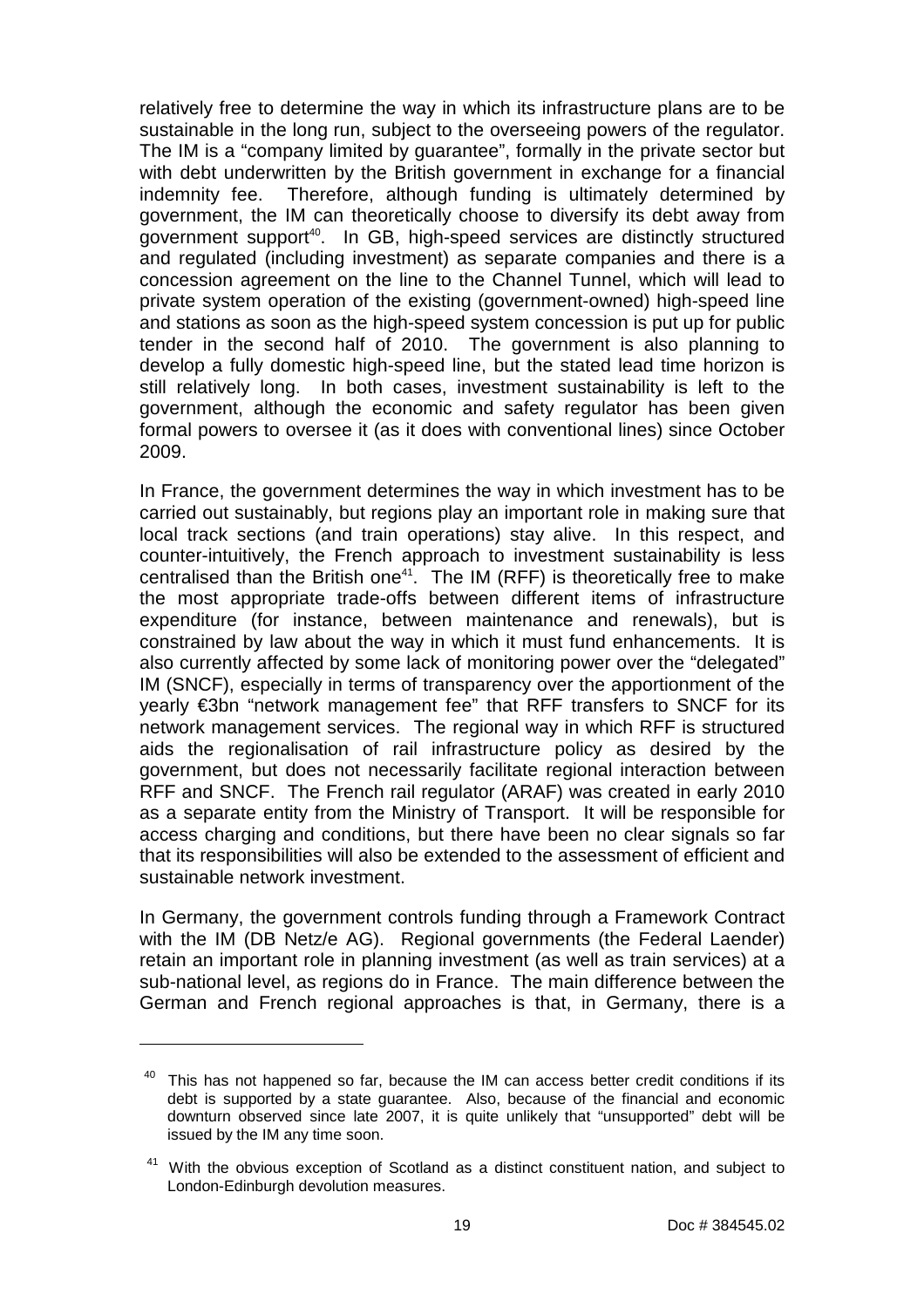specific subsidiary of the Deutsche Bahn group dealing with regional issues, whereas in France the regions negotiate train services and infrastructure investments with the delegated IM through RFF, although both the delegated IM and RFF do have regional operations. The German government pays the IM around €2.5bn/year according to the current Framework Contract (2009- 2014) and oversees investment. Like in France, the German economic regulator only deals with access charging at the moment, without challenging the IM on infrastructure cost efficiency or on the effectiveness of sustainable asset management. Primary legislation is needed to empower the economic regulator in this respect. At the moment, ex post regulation (including investment issues), when not tackled directly by the Ministry, must be dealt with by the Federal Cartel Office (Bundeskartellamt).

In the Netherlands, there is a hybrid approach to investment sustainability, with an interplay of elements of all three preceding cases combined. The concession agreement between government and the IM (ProRail) is similar to the French and German approaches. The franchising of some passenger services, with some infrastructure maintenance responsibilities, bears some resemblance to the British train operation franchising case (with a limited role played in infrastructure by train operators). The regionalisation of some infrastructure management is once again a mixture of the French and German cases. Finally, the existence of a regulator which does not really oversee infrastructure investment (for the time being), but simply deals with track access charging and capacity allocation, is similar to the German case. The most original practical aspect observed in the Netherlands is perhaps the strong presence of professional engineering companies dealing with maintenance and renewals on an independent (contractual) basis, but under the strict planning guidance of ProRail. Another interesting aspect of the Dutch approach is that the high-speed operator (for just one line, like in England) has been set up as a public-private partnership by government tender and is currently in the private sector (its shareholders include Siemens and HSBC Infrastructure), with funding from track access charges.

To conclude, some policy considerations on the sustainability of network infrastructure investment from observed international practice are offered below:

- (a) given funding requirements, the government remains the ultimate customer of railway services in each of the countries considered, with the only possible exception of high-speed services; therefore, it is reasonable for it to remain in control of investment specification and sponsorship;
- (b) given the possibility of socially beneficial cross subsidies between high-speed networks and traditional ones, it is not surprising that different countries look at the separation of high-speed lines from classic ones in different ways. This is mainly a value judgement. Although, from an economic perspective, separation is a superior alternative (cf. HS1 in Great Britain), especially for those countries with a substantial domestic high speed network (such as France), horizontal integration (coupled with the regionalisation of lower-speed lines) might provide more security in terms of sustainability, assuming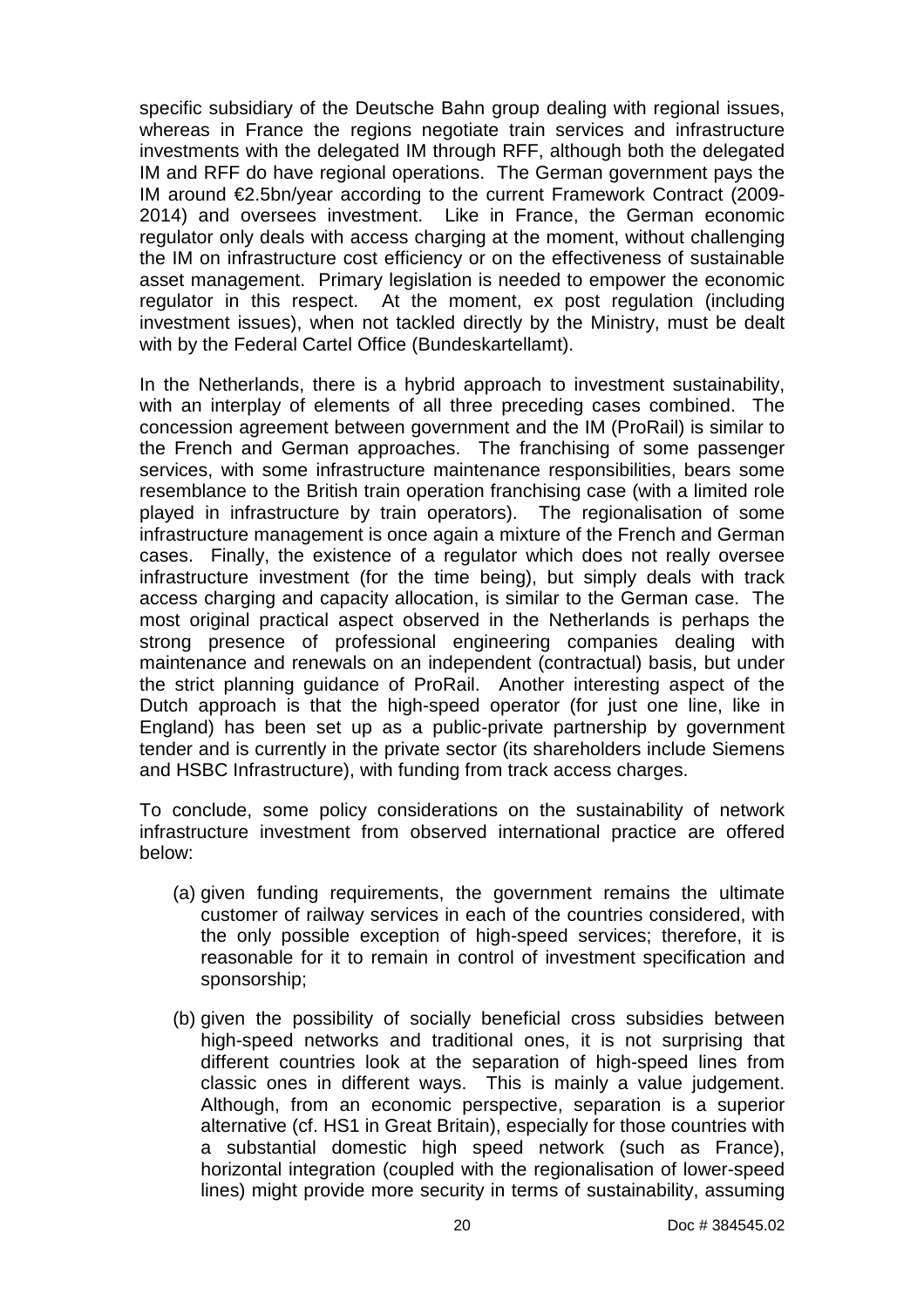the cross subsidy will not lead to inefficiencies and/or to excessive regional differences in the quantity and quality of local rail services;

- (c) it is relatively surprising that only one country out of four has a fully independent economic regulator overseeing investment plans and investigating cost efficiency. Irrespective of industry design (vertical/horizontal separation, structure of subsidies, etc.) and also in line with the three EU railway liberalisation packages, investment sustainability (as well as certainty and contestability) is normally facilitated by the existence of an independent and non-captured regulator which is perceived to be distinct from the funding Ministry. This "type" of regulator (present in GB) has just been created in France, and ought to be granted more powers<sup>42</sup> in Germany and the Netherlands;
- (d) there are only two cases out of four where some aspects of investment (typically, network renewals/enhancements) are dealt with separately – France and Germany. In Britain and the Netherlands, the IM is set relatively free to make internal trade-offs between expenditure items (for instance, renewals and enhancements). Whether the government should more or less over-specify the investment mix in the first place eventually depends on the level of professional trust placed in the IM and the regulator. In a country with an overseeing regulator, one would expect a less interventionist government. Assuming this is the first best (i.e., a non-micromanaging government), regulators should then be given powers to oversee IM capital expenditure. This is what happens in Britain, but not in the Netherlands. However, where the regulator is not in this position, one would typically expect a more interventionist government (or a "government-regulator"), which is currently the case in France and Germany;
- (e) in all cases examined, IM debt is guaranteed, either directly or indirectly, by the state. In one of the cases examined (Britain), the IM can theoretically issue debt that is not supported by the state, but this has never happened so far. In all other cases, although there is no formal state guarantee, the debt issued by the IM is perceived to be akin to state debt because the IM, albeit organised as a private limited company with shares, is currently 100% state-owned. State guarantees clearly enhance investment sustainability (as long as the state does not go bankrupt!) and reduce interest costs. However, as technology develops (high speed lines) and sovereign states face tougher financial positions, it might be argued that -- perhaps in the not too distant future -- some rail investment will be more sustainable if undertaken and financed privately. This interesting development, which must be tested in reality, might favour the complete ownership unbundling [but see points (a) and (b) above] and privatisation of high speed facilities and services (including strategic bottlenecks such as

 $42$  A fully empowered regulator should have authority over access charges, cost efficiency analysis, access to detailed data, and competition policy issues.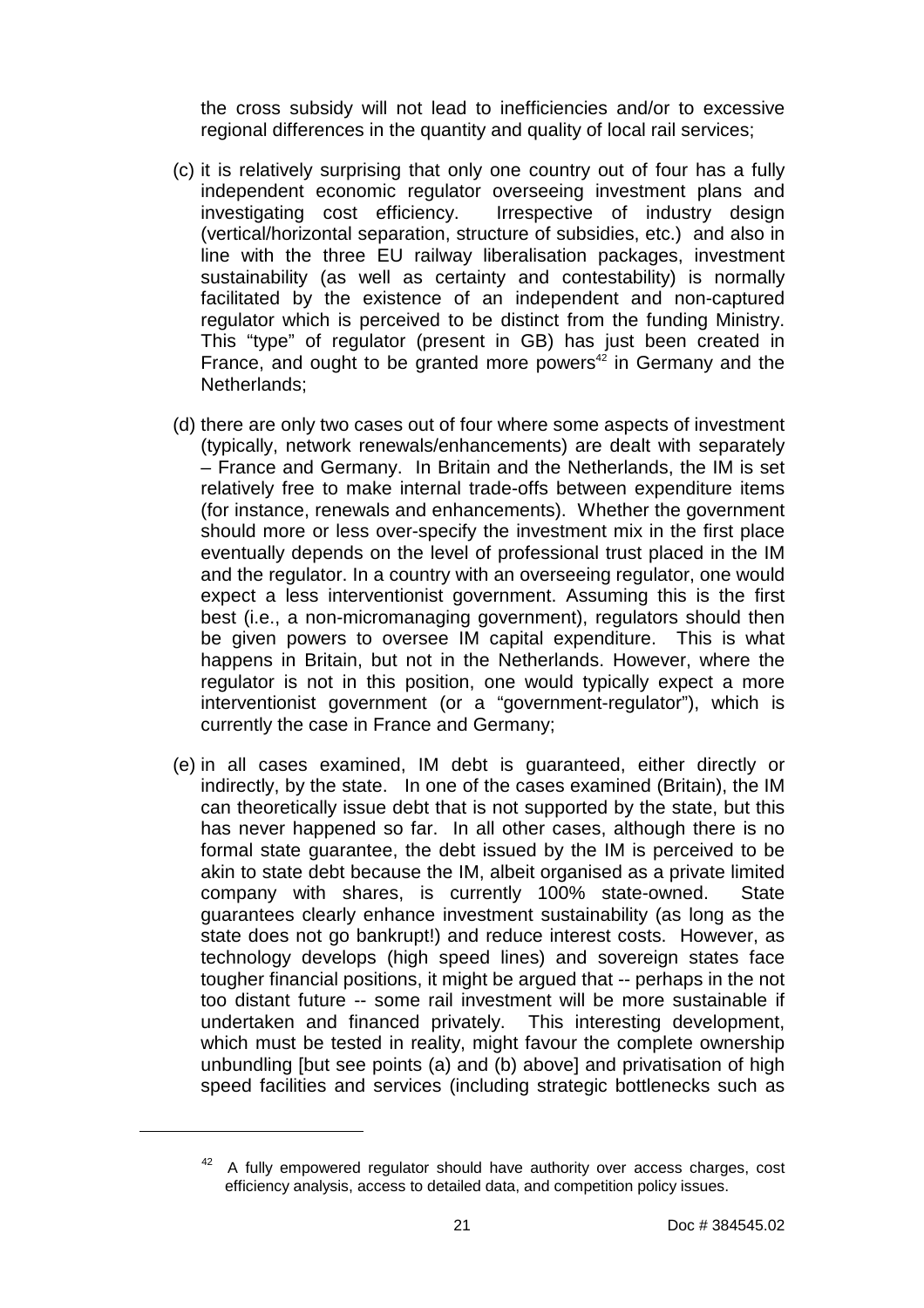international interconnections like the Channel Tunnel or the future Alpine High Speed Tunnels); and

(f) regionalisation, as observed in France, Germany, and the Netherlands, is useful in ensuring that responsibility for investment is brought closer to the demand for services. However, in order to avoid that IMs simply "off-load" unprofitable low-speed lines to regional governments, in the interest of long-run sustainability it is important that national governments set up compensation ("federalist") schemes to make sure that the level of quality and quantity of service in each region does not fall short of minimum acceptable standards -- even in those regions that, for economic or other reasons, choose or are constrained to accept lower standards of service<sup>43</sup>.

### **6. References**

l

Bundesnetzagentur (BNetzA) Annual Report 2009, available (in German) on:

http://www.bundesnetzagentur.de/cln\_1931/DE/Presse/Berichte/bericht e\_node.html#doc31324bodyText1

DB Group Annual Report 2009, available on:

http://www.deutschebahn.com/site/ir/dbkonzern\_\_gb\_\_online\_\_2009/d e/start.html

Eur-Lex Transport Directives, available on:

http://europa.eu/legislation\_summaries/transport/rail\_transport/index\_e n.htm

Network Rail Annual Report 2009, available on:

http://www.networkrail.co.uk/browseDirectory.aspx?dir=%5CAnnual%2 0Report%20and%20Accounts&pageid=3221&root.

Office of Rail Regulation (ORR). Final determination of Network Rail's outputs and funding, 2009-2014. Available on:

http://www.rail-reg.gov.uk/upload/pdf/383.pdf. October 2008

ProRail Annual Report 2009, available on:

<sup>&</sup>lt;sup>43</sup> However, this would become an issue if the country were subject to territorial or fiscal devolution. Arguably for this reason, the regional rail transport model has not been chosen so far in the UK, where devolution would limit inter-regional compensation schemes or fund transfers between the four constituent nations. Indeed, in one of those -- not examined here (Northern Ireland) -- rail transport is dealt with in a completely separate way (as with other network industries). Also because of the limited size of the local market, Northern Ireland's railways are still vertically and horizontally integrated.